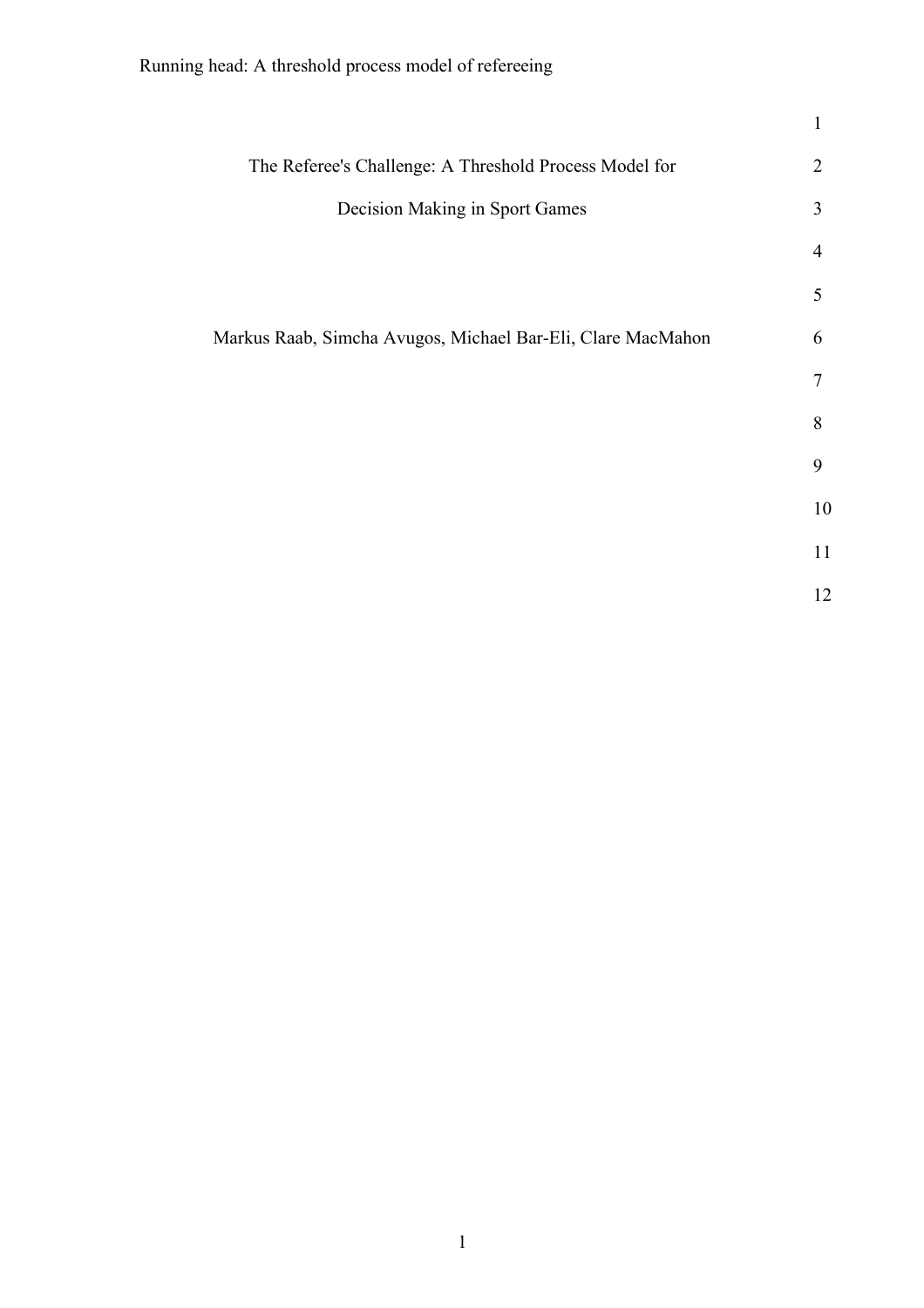1

### **Abstract** 2

Judgment and decision making in sporting officials is a challenging task that involves 3 the use of context. Although process models of decision making describe decision 4 contexts, none of the existing models explains when sports officials use rule-driven 5 decision making, or game management. The basic idea of our work is that referees use 6 a subjective threshold to apply game management, which may explain this decision 7 behavior. We propose a new dynamic threshold model that is based on concepts 8 derived from Decision Field Theory (Busemeyer & Townsend, 1993). The model 9 includes two thresholds of game management (high/low) and two contact situations 10 (foul/no foul) as approaching one of these thresholds. Using the example of soccer 11 refereeing, we argue that if the game hits a subjective threshold of aggressive play, 12 then the referee shifts from applying the rules to managing the game. This new 13 approach changes the scientific discussion from one focused on what referees should 14 decide in one situation or the other, to a dynamic model that explains the basic 15 psychological mechanism underlying the referee's change in behavior during the 16 game, both at the intra-individual as well as inter-individual level. 17

18

|             |  |  | Key words: decision field theory, decision making, threshold model, referee, |  | -19 |
|-------------|--|--|------------------------------------------------------------------------------|--|-----|
| officiating |  |  |                                                                              |  |     |

### Word count: 9130 (excluding Abstract, Table and Figures) 22

23

21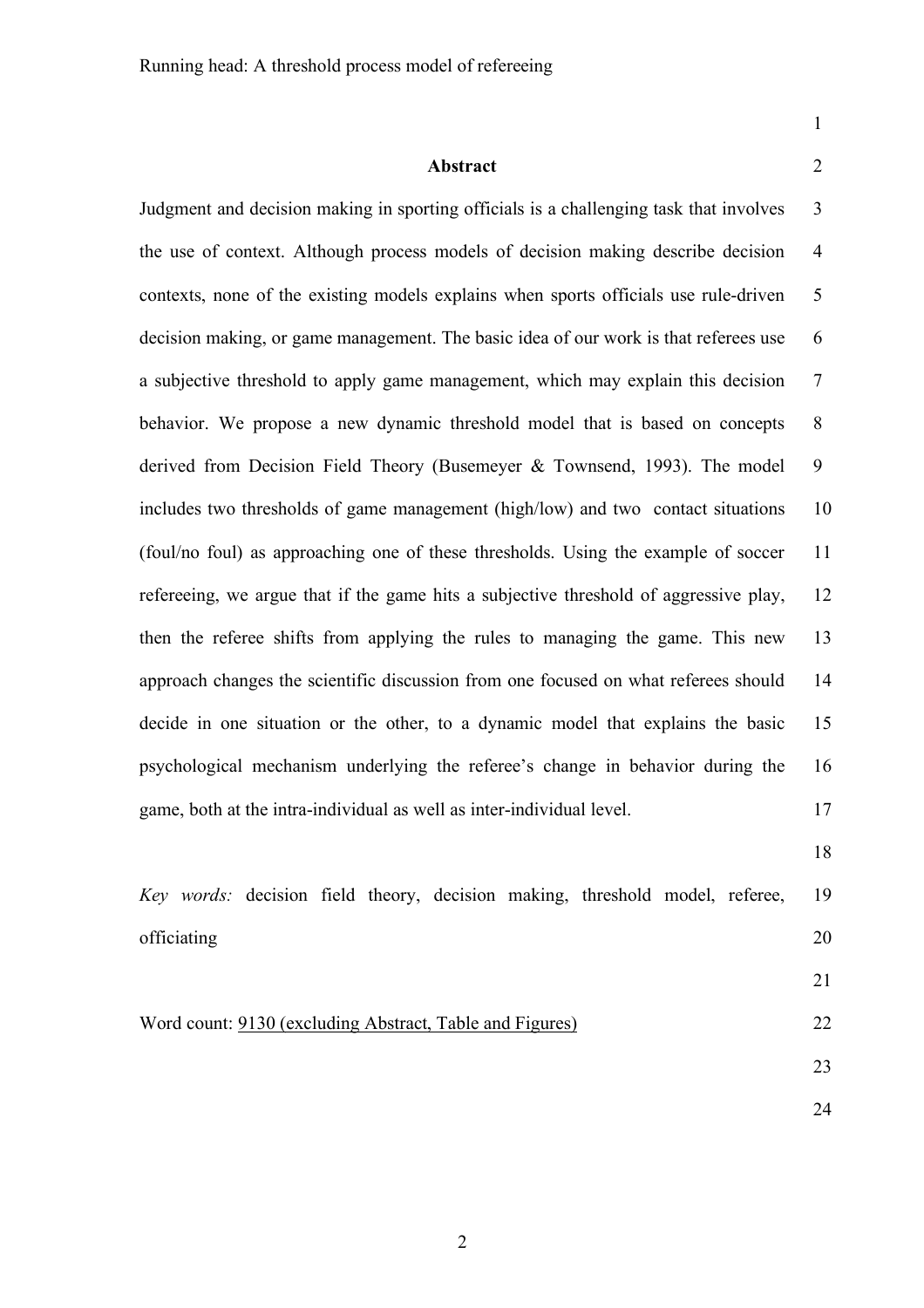## **Introduction** 1

It is generally acknowledged that decision making in sport is complex. Within 2 this domain, the decision making of officials is particularly complex, due to the need 3 to account for the effects of context and given the uncertainty of the choices in many 4 ambiguous situations (Pina et al., 2019; Slack et al., 2013). Officials (judges, referees, 5 umpires) are involved in almost every competitive sport. Depending on the sport, 6 judgments are made using different methods for the evaluation of performance and 7 winners (Stefani, 1998), including objective measurements (e.g., a stopwatch in 8 swimming), objective scores (e.g., the number of goals scored), and subjective 9 judgments (e.g., points awarded to athletes for the aesthetics and difficulty of their 10 performance). In many sports, officials are required to make decisions under time 11 pressure in a dynamic environment (MacMahon et al., 2014 for an overview). The 12 complex task of officiating has been classified based on the amount of interaction 13 with athletes, and the number of cues processed, resulting in broad categories of 14 fficials as either "interactors", "monitors" or "reactors" (Plessner & MacMahon, 15 2013). Choices for interactor officials such as soccer and basketball referees are 16 arguably more influenced by context and interpretation compared to monitors such as 17 gymnastics judges and reactors such as linesmen in tennis. We focus here on 18 interactor referees that act in ball games, an accepted and frequently used 19 classification of sport (Carron & Hausenblas, 1998) that is also applied to work 20 focused on referees (Blas et al., 2020). 21

Statistics from the Euro 2000 Championship show that soccer referees made 22 approximately 137 observable decisions per game, with about 44 made by the head 23 referee alone (Helsen & Bultynck, 2004). Besides these decisions, there are also about 24 60 non-observable decisions (not strict fouls), when a referee decides not to interfere 25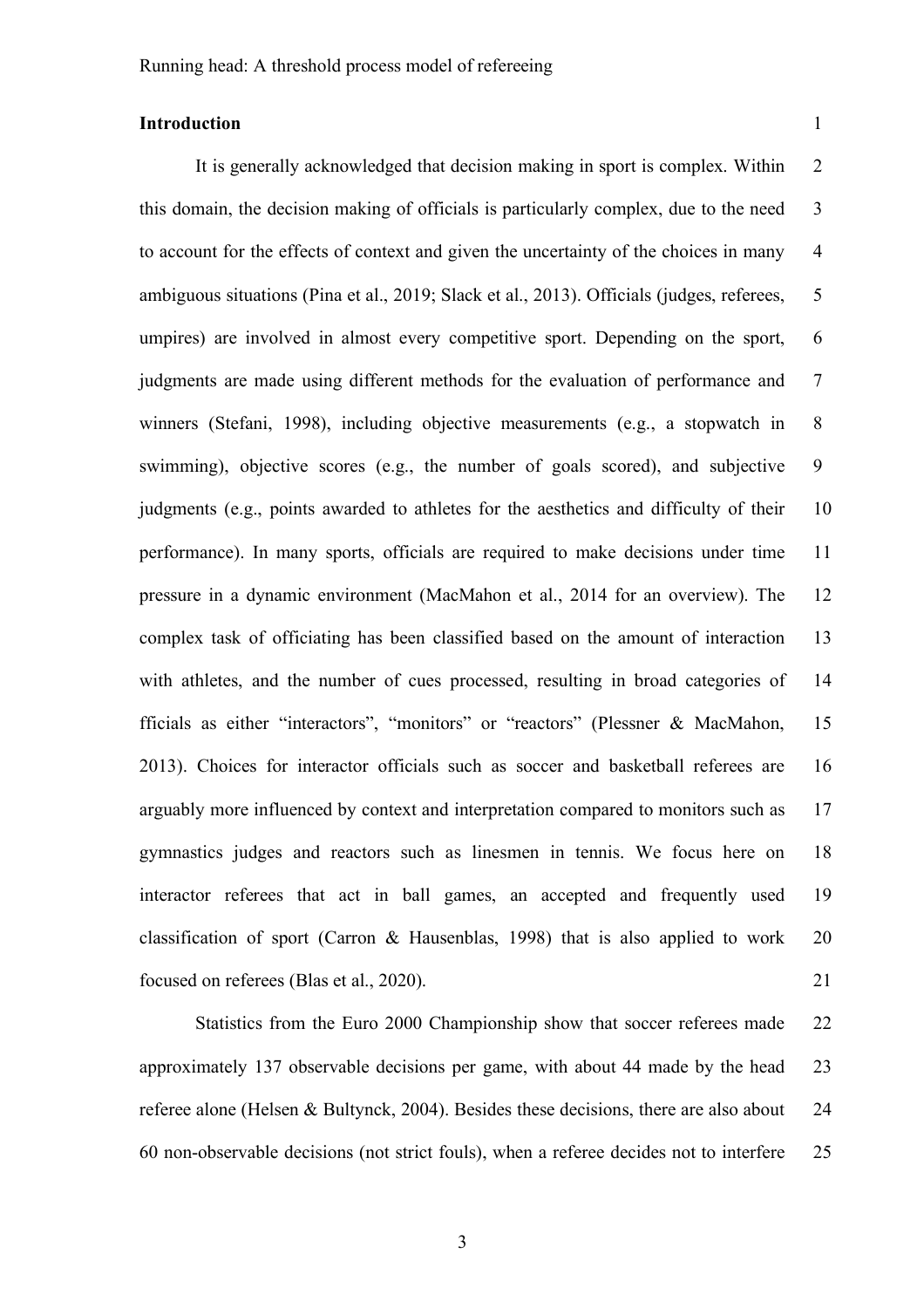with play, and therefore does not make a call (Helsen & Bultynck, 2004). Given an 1 effective playing time of approximately 51 min, a top-class referee makes 3-4 2 decisions per minute (Helsen & Bultynck, 2004). In terms of perceptual-cognitive 3 demands, this is a huge workload. Neville, Salmon, and Read (2016) also show that in 4 an average Australian Rules football game, there are 6,025 communication instances, 5 and 887 moments when an umpire must decide to intervene in the game. 6 Communication in this work was coded as those from umpires to players, but also 7 between the umpiring team, indicating this is another significant demand and 8 component of officiating. 9

### **The problem we want to address** 10

The problem we want to address is to explain how referees actually shift from 11 rules to game management during game play. In essence, the decisions of referees 12 while officiating games reflect a choice between the enforcement of the laws (i.e., to 13 be accurate; Plessner & Betsch, 2001) and game management (i.e., to be adequate, to 14 ensure the flow of the game; Brand & Neß, 2004; Brand, Schmidt, & Schneeloch, 15 2006; Mascarenhas, Collins, & Mortimer, 2002; Unkelbach & Memmert, 2008). More 16 specifically, the concept of game management is a diverse concept that includes, for 17 instance, effective communication, and establishing players' respect beyond the 18 decision-making component we focus on (e.g. Gomez, Ortega & Jones, 2016; Morris 19 & O'Connor, 2017; Pina et al. 2019, Slack et al., 2013 for examples in rugby and 20 soccer). Within the description of choices and their subcategories, interviews with 21 referees revealed that, for instance "accuracy" of big decisions, consistency of 22 decisions during a game, and correctly applying the "Laws of the Game" have been 23 classified as game management (e.g. Slack et al., 2013, Figure 1, p. 304). In specific 24 situations those choices have been described as trade-off decisions, which some refer 25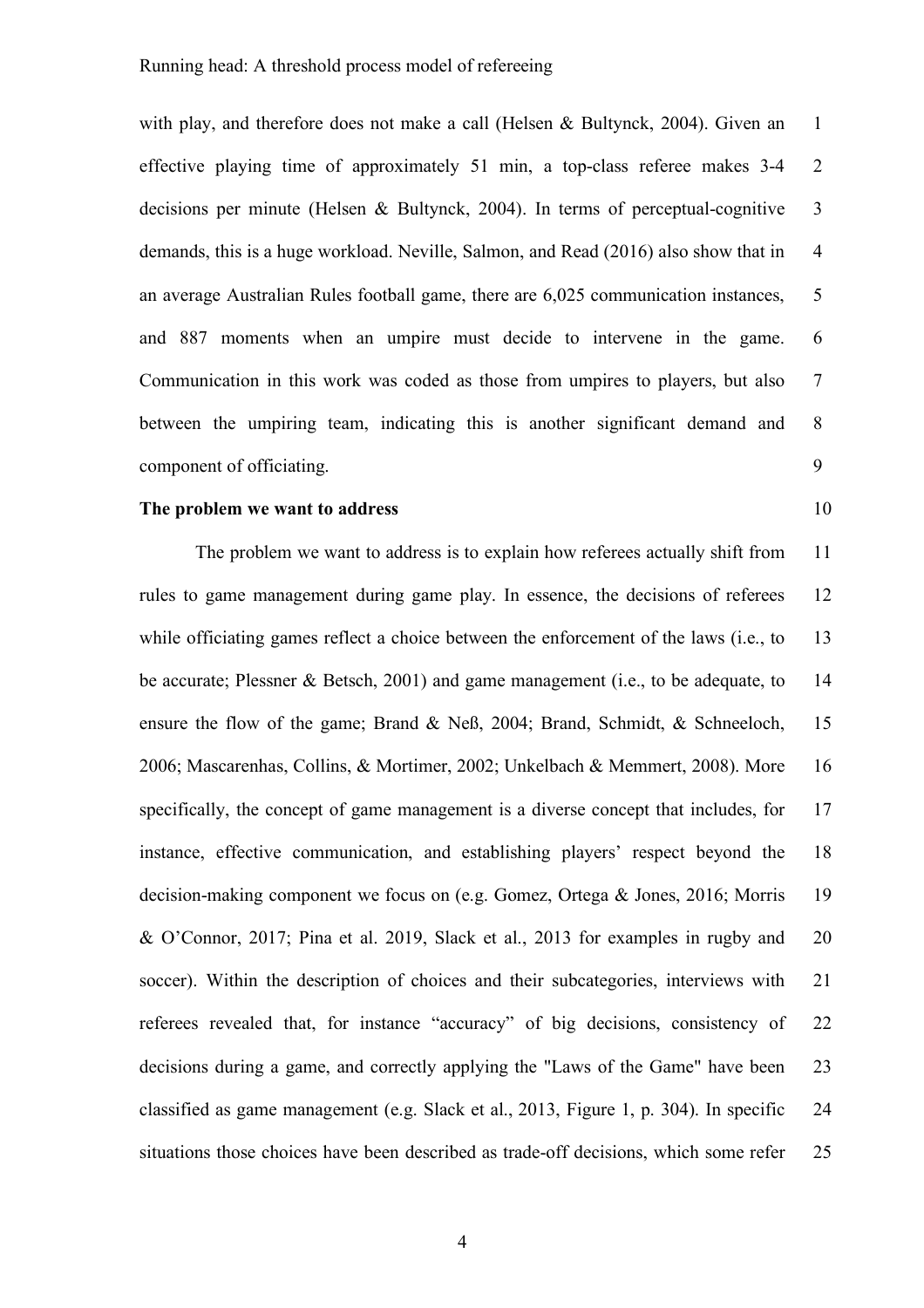to as a dilemma. For instance, Praschinger et al. (2011) define the dilemma as 1 follows: 2

"Clearly, we are faced with a dilemma. On one hand, we have the Laws of the 3 Game which referees are supposed to follow to the letter. On the other hand, we have 4 a highly complex and dynamic situation (a soccer match). Referees seem to solve this 5 dilemma by applying game management. They balance their decisions by being 6 sensitive to various influences (e.g., the minute of play). Game management appears 7 to be a necessary prerequisite for applying the written Laws of the Game to specific 8 to be a necessary prerequisite for applying the written Laws of the Game to specific 8 situations during a match." (p. 344). 10

Whether this choice between applying the rules of the game and using 11 judgment (game management) can be conceptualized as a dilemma can be discussed. 12 In some experiments, situations have been created to present a choice between either 13 enforcing the law or game management (e.g. Plessner & Betsch, 2001). In other 14 descriptions, game management adds a communication strategy to the enforcement of 15 the law and cannot be conceptualized as a dilemma (Slack et al., 2013). Neither 16 enforcing the law nor using game management are good or bad per se. Thus, we argue 17 that a sanction can be evaluated based on the challenge in ambiguous situations to 18 either sanction violations by a call or keep the flow of the game by not calling this 19 violation. 20

MacMahon and Mildenhall (2012) illustrate the problem of how to decide 21 what decision approach to use in ambiguous situations. They provide an extreme 22 example of a basketball referee's choice to make a clearly inaccurate call (an 23 unwarranted foul after a player's simulation), to manage a volatile home crowd in a 24 game with a lopsided score. This choice reflects management of the situation in which 25 the specific call was judged as one which would not adversely affect the outcome. The 26 example clearly illustrates that the referee overwrote application of the rules in favor 27 of game management. While this is an extreme example, and a rare occurrence, 28 Kolbinger and Stöckl (2019) provide evidence of regularly occurring rule violations in 29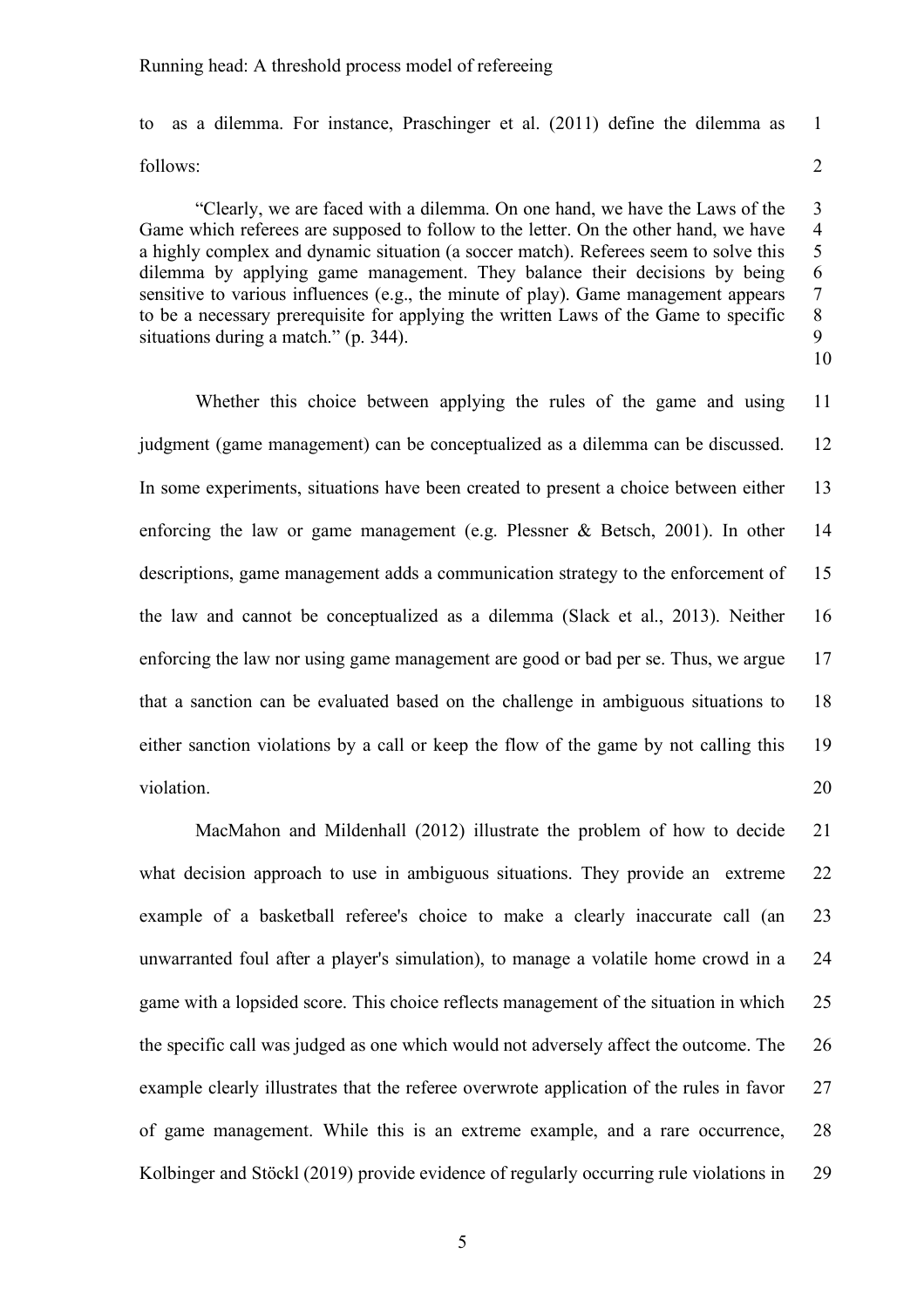soccer, wherein a trivial offense is perceived by the official, but not enforced. 1 Specifically, they showed that in 96.3% of the 618 penalty kicks assessed from games 2 in four European leagues and one cup event, the referee did not call rule violations. 3 Similarly, referees are often encouraged to apply a preventive refereeing approach 4 (Mascarenhas, Collins, & Mortimer, 2015) – which is a form of game management – 5 expressively verbalizing to players and warning them about the potential of their 6 actions (e.g., "number three, get onside…") to prevent fouls from occurring and 7 maintain the flow of the game. Obviously, referees cannot predict the future 8 consequences of their decisions, in terms of control or lack of control over what 9 happens on the field following one decision or the other; however, their early 10 decisions within the context of game management do have an impact. For example, 11 the first yellow card in the game between Cameroon and Germany during the World 12 Cup match in 2002 was awarded against Cameroon's midfielder Marc Vivien Foé in 13 the eighth minute. Starting with a yellow card early in the game, the referees, we can 14 speculate, felt the need to be consistent; at the end of the game, there was a record of 15 13 additional yellow cards awarded (MacMahon et al., 2015). This case illustrates the 16 consequence of using consistency and more strictly using rule application. 17

# **How is the choice of interactor referees currently explained or approached?** 18

About two decades ago the challenge of law enforcement and game 19 management was discussed in the literature as refereeing being either a craft or an art. 20 For instance, Mascarenhas, Collins, and Mortimer (2002) and Plessner and Betsch 21 (2001) debated whether soccer referees use compensation strategies. In the specific 22 case, referees in experiments showed that if they have given a foul for one team that 23 results in a penalty, there is a lower likelihood that they will give the same team 24 another penalty when faced with an ambiguous situation. Rather, the likelihood of 25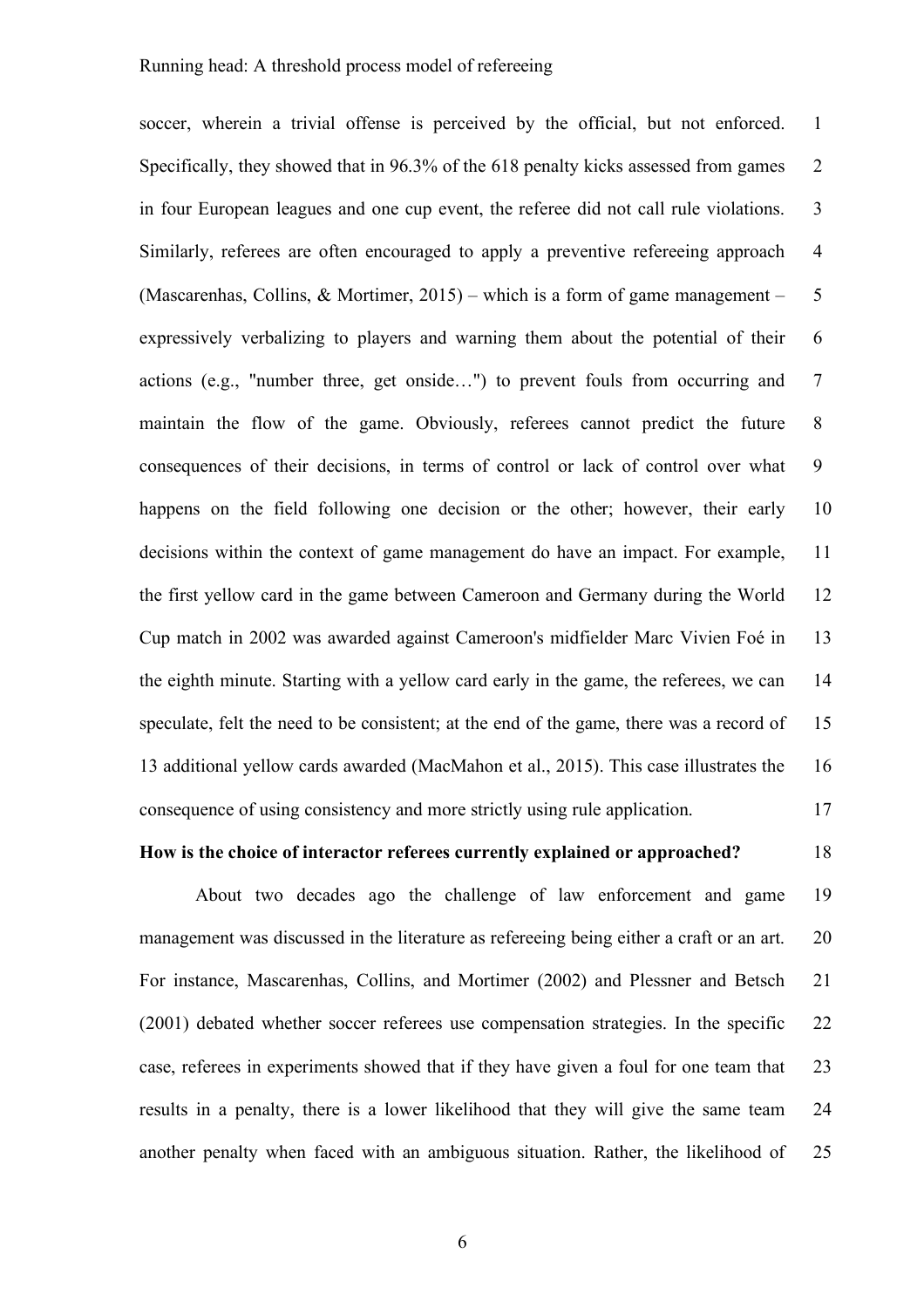giving a penalty to the other team was higher, with penalties balancing out between 1 the teams. The conclusion of the studies, the debate, and the rejoinder highlighted that 2 this is indeed a challenge to be addressed: within a game, referees are constantly faced 3 with what guiding principle to use in their decision making  $-$  rule application, or game  $4$ management. Although Brand, Schmidt, and Schneeloch (2006) also provided some 5 laboratory-based empirical evidence for game management as a guiding principle for 6 decision making, 20 years later this discussion has not yet been further or 7 systematically developed to testable predictions or specific recommendations for 8 referees in training or performance. While research on different factors that influence 9 decisions and decision phenomena have been conducted (e.g., gymnastics' country; 10 Damisch, Mussweiler, & Plessner, 2006), they do not explicitly address this 11 challenge. 12

From the current interviews and task classifications that have been published, 13 the complexity of referee decision making including multiple dimensions of game 14 management are self-reported, observed , or experimentally studied (MacMahon et al., 15 2015 for a summary). Our focus on choices will allow operationalization of the 16 challenge using the illustration of a situation that is less ambiguous than a dynamic 17 foul situation: Cursing by soccer players. According to Law 12 of the game 18 (Fédération International de Football Association) a player is to be expelled from the 19 game by a red card for using assaulting language or gestures. Praschinger et al. 20 (2011), asking 113 referees, showed that the sanction varied dramatically between 21 referees and depended on content of the swear word. For instance, if the insulting 22 content of the swear word was attributed to the appearance of the referee about 33% 23 decided on a red card whereas about 74% when the content pertained to sexual 24 orientation. In the appearance content, 31% of the referees decided for a yellow card, 25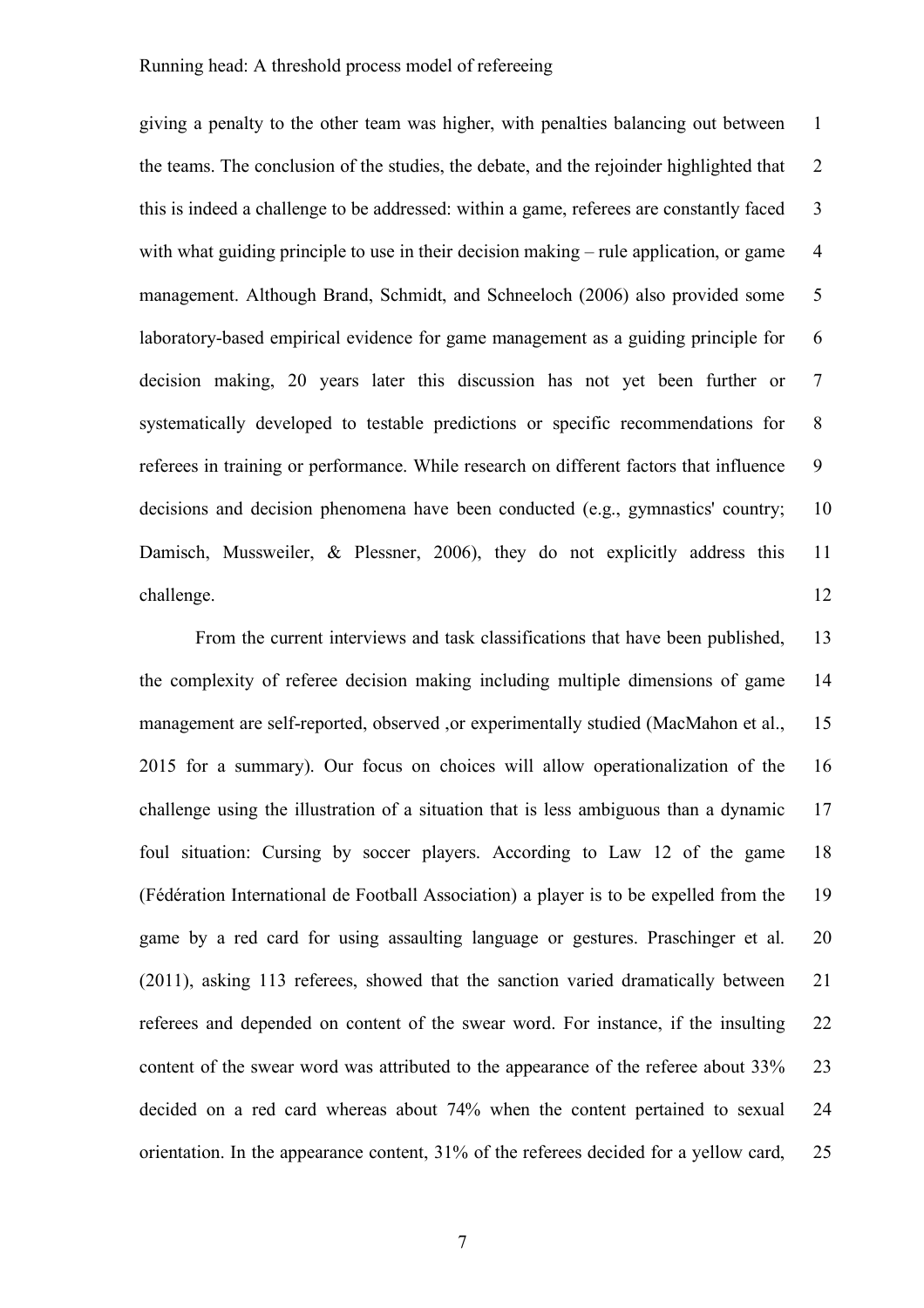20% for admonition (verbal warning) and about 12% for 'no reaction', illustrating the 1 large amount of individual differences in the choice. Thus, our position is that we 2 need to understand how referees solve the challenge between the enforcement of rules 3 and game management to allow better and accepted decisions to develop. The current 4 research in this area is primarily descriptive in nature, as illustrated by two current 5 conceptualizations. 6

First, the concept of accurate-adequate decisions in refereeing (Brand, 7 Plessner, & Schweizer, 2009) argued that, in essence, referees' choices can be 8 described as a tradeoff between accurate and adequate decision making. It is not 9 always clear, however, which of these two is the better option, or what drives the 10 choice (Schweizer & Plessner, 2016). Accurate decisions are made when a referee can 11 categorize whether an incident was a foul or not according to the criteria in the laws 12 of the game. Adequate decisions consider the dynamics of the respective game. Thus, 13 in officiating games adequately referees should adjust their judgment of each single 14 contact foul (foul/no foul) to the concrete context of the ongoing situation. The 15 accuracy-adequacy model assumes that accuracy is a necessary requirement for 16 making adequate decisions. Still, sport associations (e.g., IFAB – International 17 Football Association Board) do not expect referees to achieve 100 percent accuracy in 18 decisions for every single incident, but rather to avoid clearly incorrect decisions that 19 might influence the outcome of the game ("game-changing" situations), such as in 20 soccer goals, penalty decisions and direct red card incidents (Helsen, MacMahon, & 21 Spitz, 2019). 22

A second modeling proposes that accurate-adequate choices are in fact the use of 23 Type-1 versus Type-2 decisions in refereeing (Helsen, MacMahon, & Spitz, 2019). 24 Type-1 refers to rapid and intuitive decisions and Type-2 decisions are more 25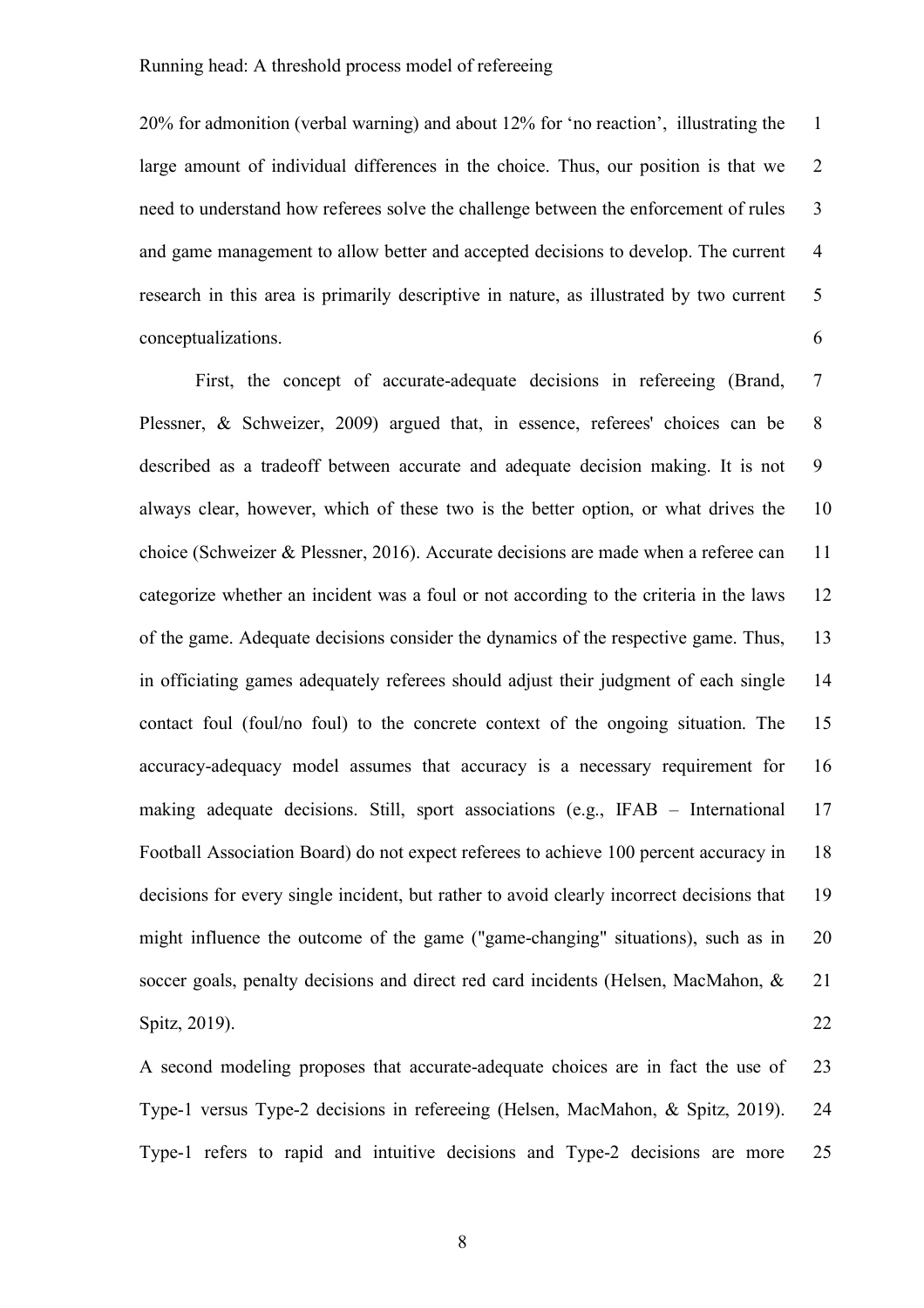deliberate ones that are used in addition to Type-1 game management type of 1 decisions. In other words, deliberate and slower processing is triggered when 2 contextual cues (e.g., prior decisions) cast doubts on the initially triggered decisions 3 (Helsen, MacMahon, & Spitz, 2019). Biases can occur in high-conflict situations 4 (e.g., second yellow card). The rationale of this model refers to the theoretical view 5 that human judgment and decision making is assumed to arise from the interaction of 6 two different systems of reasoning. Kahneman and Frederick (2002) simply labeled 7 these Type-1 and Type-2 choices coming from "system 1" and "system 2", but other 8 descriptions for the dual process of thinking were proposed, including impulsive 9 versus reflective (Strack & Deutsch, 2004; Strack, Werth, & Deutsch, 2006), 10 symbolic versus associative (Sloman, 1996; Smith & DeCoster, 2000), and 11 intuitive/affective versus rational/deliberative system. System 1 is assumed to be 12 emotional, automatic, fast, and implicit, whereas system 2 is often described as 13 controlled, slow, and explicit (Kahneman, 2011). We can illustrate the pros and cons 14 of applying a very specific dual-process model to referee decisions. Evans' (2008) 15 default-interventionist dual process model (DIDPM) assumes a specific and sequential 16 interaction of heuristic and deliberative thinking such that a referee first uses a default 17 process of intuitive thinking to decide on a foul or not. Before the referee whistles, 18 however, a second and sequential analytical process may or may not intervene and 19 thus the name default-interventionist model. The DIDPM could explain referee 20 choices, but would ignore both context effects of the previous decisions that may 21 influence the current one, and how other cues about the development of aggressive 22 behavior in general influence the choice. Finally, DIDPM ignores individual 23 differences. In contrast, we use individual differences as model parameters to 24 understand the different behaviors in referees even though dual-process models in 25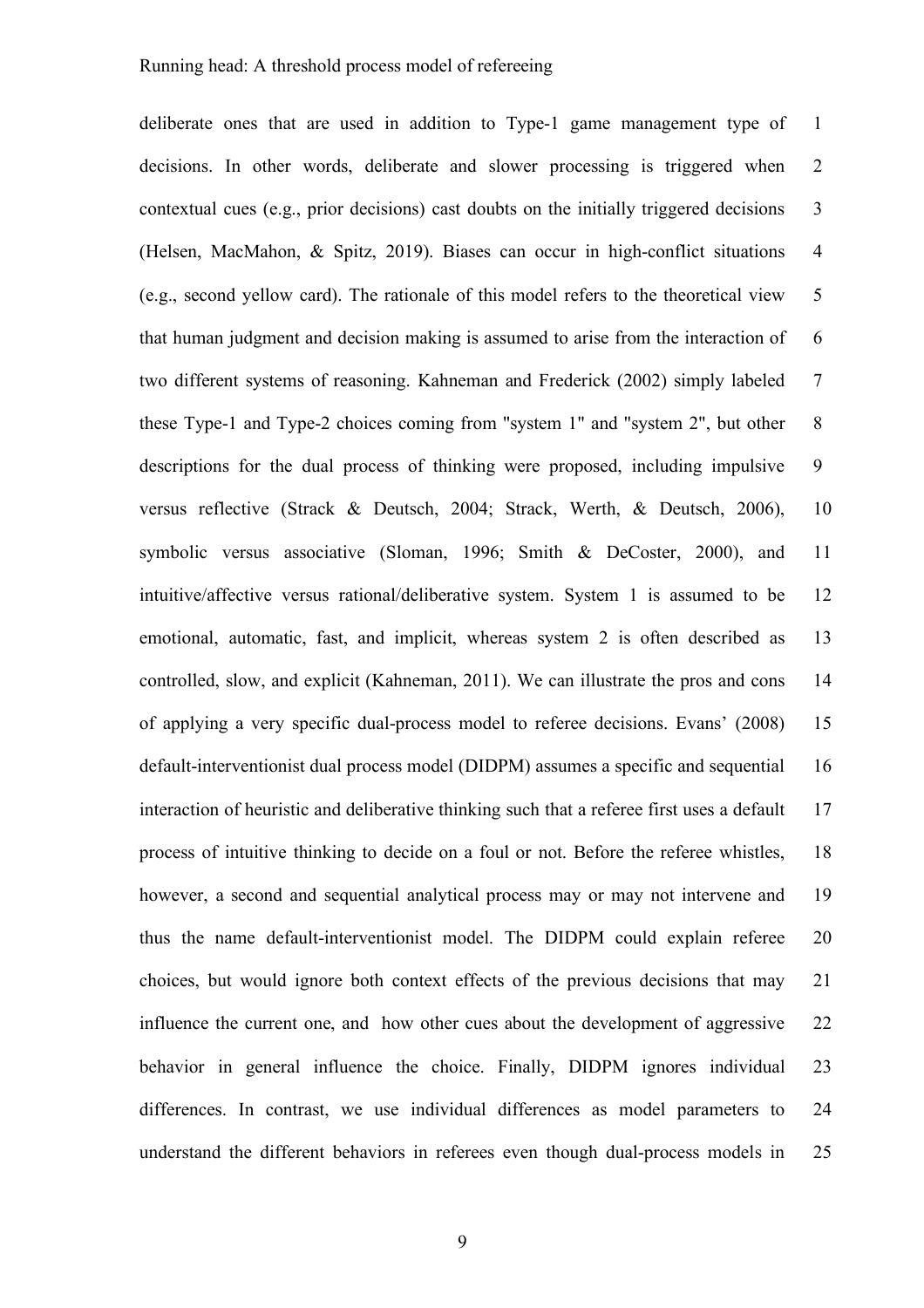principle are able to model multiple interactions of dual-processes, individual 1 differences, and context effects (e.g., Raab, 2015; Furley, Schweitzer, & Bertram, 2 2015, for applications to athletes' decisions). On a more critical note, it has been 3 argued that, given the limits of the current dual-process models (Melnikov  $\&$  Bargh, 4 2018), we can do better in modeling individual differences (Boogaart et al., 2018) and 5 explaining action control in general (Hommel, 2019). Theoretical predictions for a 6 DFT and a DIDPM model in the future could be empirically tested but are out of the 7 realm of the theoretical positions presented here. 8

Both descriptions of the trade-off in showing accurate and adequate decisions 9 restate the problem in different words but do not explain the decision process to shift 10 from an accurate decision to an adequate one or from type 1 to type 2. Further, both 11 descriptions do not allow any prediction of when each guiding principle is used or 12 when switches take place. Finally, neither description is sensitive to intra- or 13 interindividual differences that would help to personalize and specify the selection 14 and development of referees. 15

Given the silence in science on explaining the game management-rule 16 application, accurate-adequate trade-off in refereeing decisions is the rationale for 17 developing a testable model. From the above current state of research it seems evident 18 that there are three issues the model needs to address. First, the model should describe 19 the processes of game management and rule application and how choices could be 20 explained. Second, the model should be able to predict when switches occur in the 21 dynamics of a developing game and show violations of predictions and alternative 22 causes driving choices. Third, the model should be sensitive to inter- and 23 intraindividual differences to develop a personalized and context-specific diagnostic 24 and intervention profile for referees. Our intention, then, is to provide a model which 25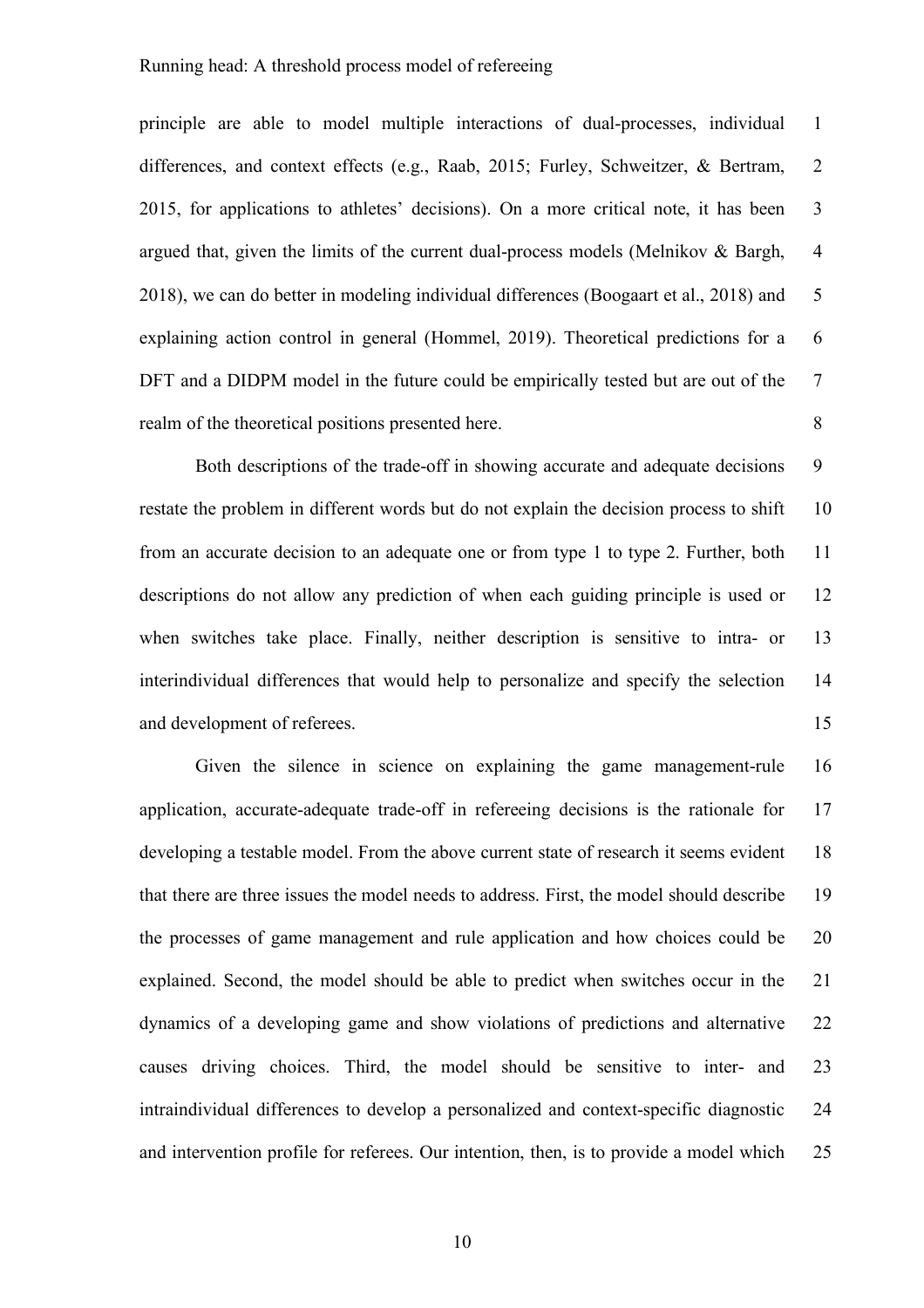can serve these purposes: explain the process, predict behavior (and identify when 1 each behavior is preferable), and provide guidance for training. A test of our model 2 can be envisioned in empirical studies and we will provide a sample of these at the 3 end of the paper (in Table 1). Further, the model should be able to demonstrate how 4 diagnostics and interventions should be developed, testing better choices against 5 existing typical training of referees. 6

#### **The threshold model of refereeing** 7

**Basic assumptions** 8

# *Context matters* 9

The primary goal of the proposed model around the challenge between game 10 management versus rule application is to improve the referees' decisions. The function 11 of the model is therefore to provide a practical impact to the field for training and 12 selection of referees. An empirical validation of the model is a future goal that will be 13 described in the discussion. A basic assumption of the model is the need to understand 14 the referees within their environment and its dynamics. Thus, context matters. The 15 necessity of accounting for context in a decision model for refereeing is underscored 16 by the research evidence that decisions change according to context. For example, 17 consider research in referees showing compensation mechanisms, wherein previous 18 decisions may bias a decision in favor of the opponent team (Plessner & Betsch, 19 2001). Similarly, we can consider effects in refereeing that produce biased decisions 20 in favor of the home-team (Boyko, Boyko, & Boyko, 2007; Poolton, Siu, & Masters, 21 2011), the effect of reputation of a player or team (Jones, Paull, & Erskine, 2002), and 22 moment-to-moment game encounters (Unkelbach & Memmert, 2008). Perhaps not 23 surprisingly, therefore, high-level decision making has also highlighted the effects of 24 the specific time or score (e.g., pitch counts in baseball; MacMahon & Starkes, 2008). 25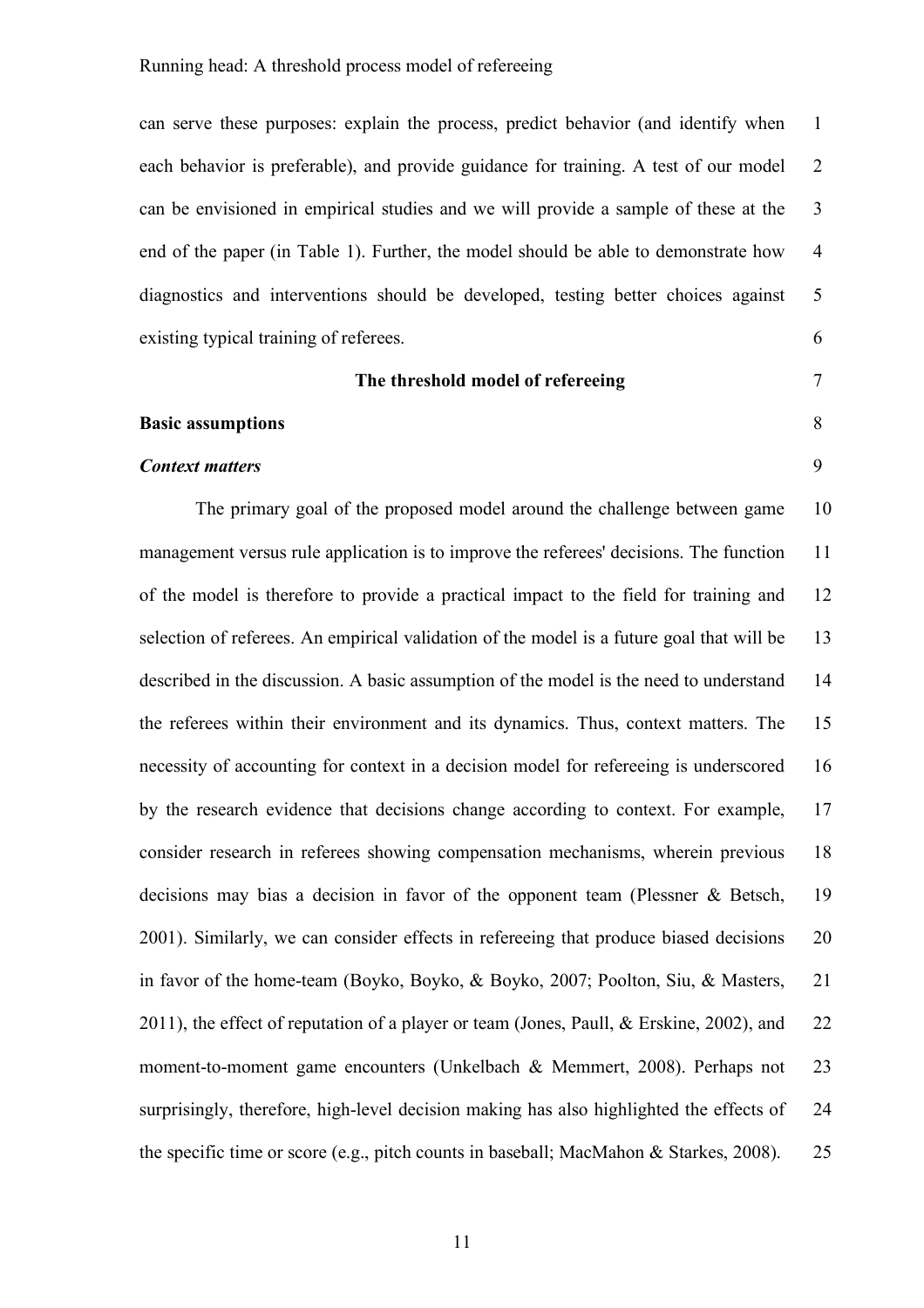Framing decisions in different contexts such as searching for similarity or 1 contrast also changes decisions (Damisch, Mussweiler, & Plessner, 2006). Evidence 2 for the effect of context was also found in an experiment by Brand, Schmidt, and 3 Schneeloch (2006) with elite basketball referees, showing that the referees decided on 4 less rigorous sanctions when video clips were presented to them chronologically as 5 was in the game (sequential context) compared to a randomized order. Further, the 6 context of the home crowd behavior was suggested to explain the increase in yellow 7 cards awarded by the referees to the away teams after the introduction of the video 8 system (TMO) in rugby (Dawson, Massey, & Downward, 2019). The TMO is argued 9 to be less influenced by crowed behavior however, rather ironically, it appears to 10 contribute to the previously documented home advantage (e.g., Nevill, Balmer, & 11 Williams, 2002; Nevill et al., 2017). It is clear, from the evidence, that referee 12 decision processes are inextricably linked to the complex and multifaceted context in 13 which they take place – and thus context is an essential component of any decision 14 model. The state of the state of the state of the state of the state of the state of the state of the state of the state of the state of the state of the state of the state of the state of the state of the state of the sta

#### *Individual differences matter* 16

The above-described effects in refereeing have provided evidence that context 17 matters in referee choices and thus it seems valid to consider context in any model 18 that explains shifts from accurate to adequate decisions. The example of the referee 19 giving 13 more yellow cards after an early yellow card illustrates the use of context, 20 but this context was driven by the choice to remain consistent in events that followed 21 of a similar nature. However, consistency cannot account for many of the effects 22 described above, or for the situation of the basketball referee who responded to the 23 crowd by violating consistency in favor of deregulating the current aggressive 24 atmosphere (MacMahon & Mildenhall, 2012). Consistency also does not account for 25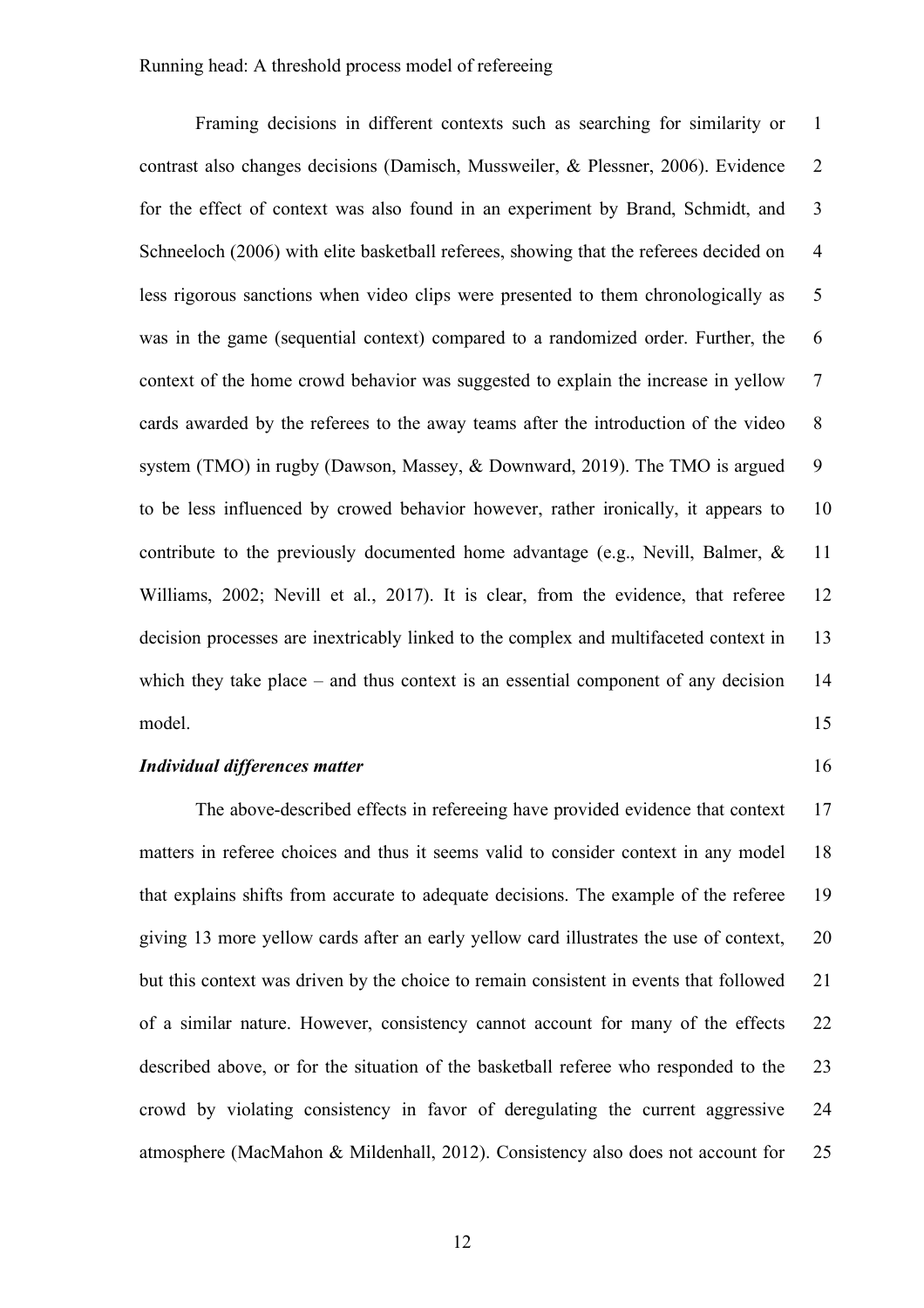the minor rule violations, which sometimes are ignored by the referees, as shown in 1 the data of Kolbinger and Stöckl (2019). Our model can be considered a context 2 model in a broader sense that includes the time scale ranges over games or specific 3 short events within a game that allow a shift from accurate to adequate decisions. 4 Moreover, it also considers individual differences in referees for rule application. For 5 example, we might compare two soccer referees,  $R_1$  and  $R_2$ . Each of the referees has a 6 subjective threshold level (high/low) for applying game management.  $R_1$  is considered  $7$ more of a 'law enforcer' referee (Praschinger et al., 2011), and  $R_2$  is 'game manager' 8 (Praschinger et al., 2011). A model of decision processes and shifts from rule 9 administration to game management needs to consider these individuals. 10

Considering these basic assumptions of context and individuals, there are key 11 components of the model as described below. 12

### **Basic description of the threshold model** 13

The difference between referees  $R_1$  (law enforcer) and  $R_2$  (game manager), 14 and the fact that they have different thresholds for when they will use game 15 management, is a key component of the model, hence we call this a threshold model. 16 Thresholds in general decision making are a well-established concept that illustrates 17 that we stop to search for information when a specific threshold is met. Thresholds 18 can vary subjectively by the needs of an individual person to gain information before 19 making a choice and are defined by the situation in which a decision needs to be 20 somewhat fast and the person has limited resources for making a choice. In our use of 21 thresholds, individual referees may always strive to make accurate decisions, 22 however, acknowledge the need to apply game management, similar to the scenario 23 described above (MacMahon & Mildenhall, 2012). Each individual may have a 24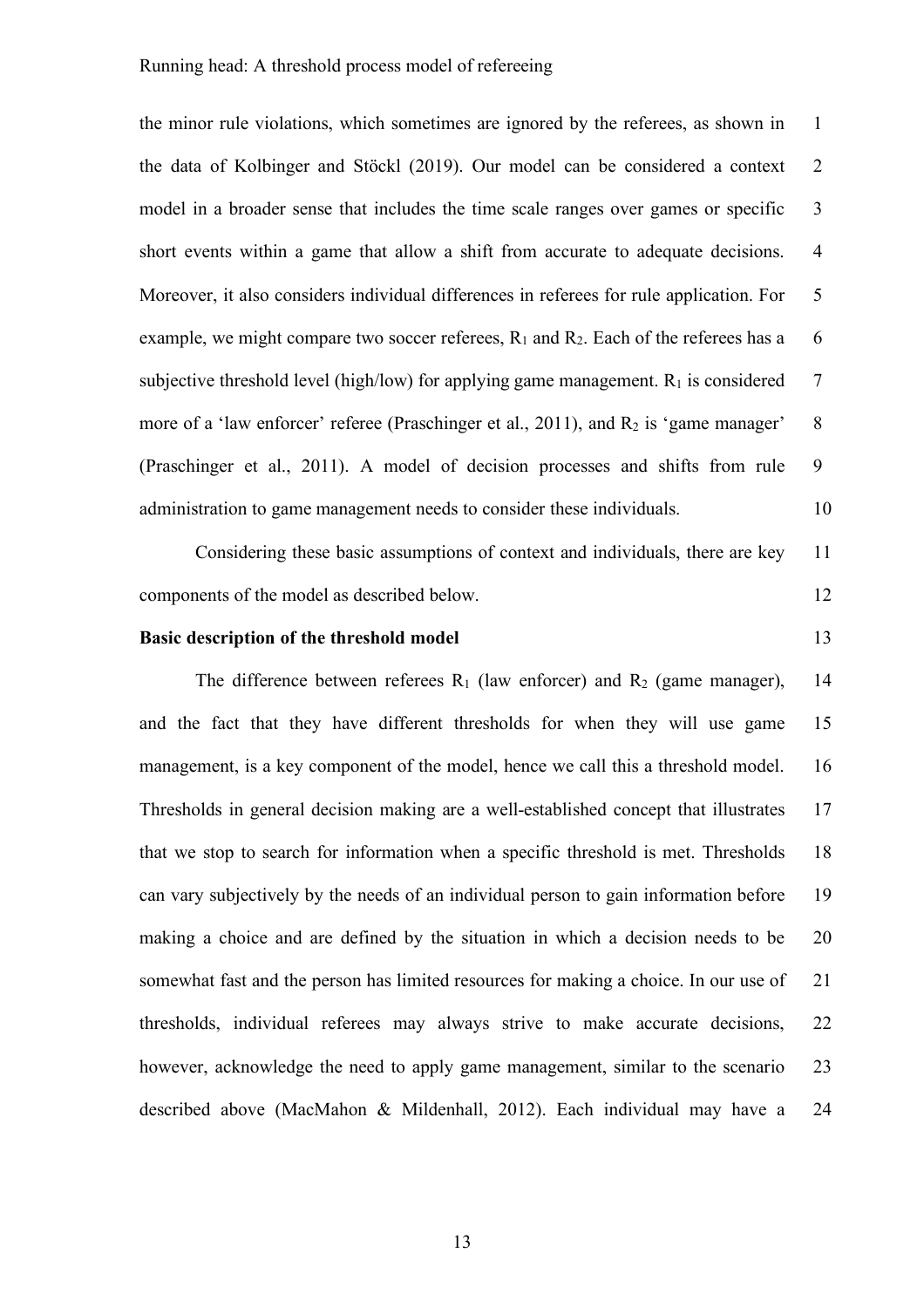different level for how much change of context (e.g., change to higher level of 1 aggression) prompts an increase in game management behaviors. 2

A classical model that assumes choices are made when a threshold is met is 3 the decision field theory (Busemeyer  $\&$  Townsend, 1993). Decision field theory 4 (DFT) is a dynamic-cognitive approach to human choice behavior. The model 5 describes how a person's preferences evolve across time until a decision is reached. 6 The model is used to predict how humans make decisions under uncertainty, how 7 decisions change under time pressure, and how choice context changes preferences. 8 DFT fits in a general class of sequential sampling models. DFT has multiple 9 parameters but the threshold parameter is the best choice to explain the shifts to game 10 management we describe as a decision to shift after a threshold is met. The basic idea 11 underlying the decision process is illustrated in Fig. 1 and refers to three prototypical 12 situations a referee may experience as documented in the analyses of referee 13 performance and self-reports (Cunningham et al., 2014; Pina et al., 2019; Slack et al., 14 2011). We acknowledge there can be a large number of response choices in every 15 refereeing situation, but illustrate with a simple example. Suppose the decision maker 16 is initially presented with a choice between three risky prospects, A, B, and C, at time 17  $t = 0$ . Each trajectory in the figure represents the preference state for one of the 18 alternatives at each moment in time. 19

20

#### \*\*\*Insert Fig. 1 near here\*\*\* 21

22

At each moment in time, the decision maker thinks about various payoffs of 23 each prospect, which produces an affective reaction, or valence, to each prospect. 24 These valences are integrated across time to produce the preference state at each 25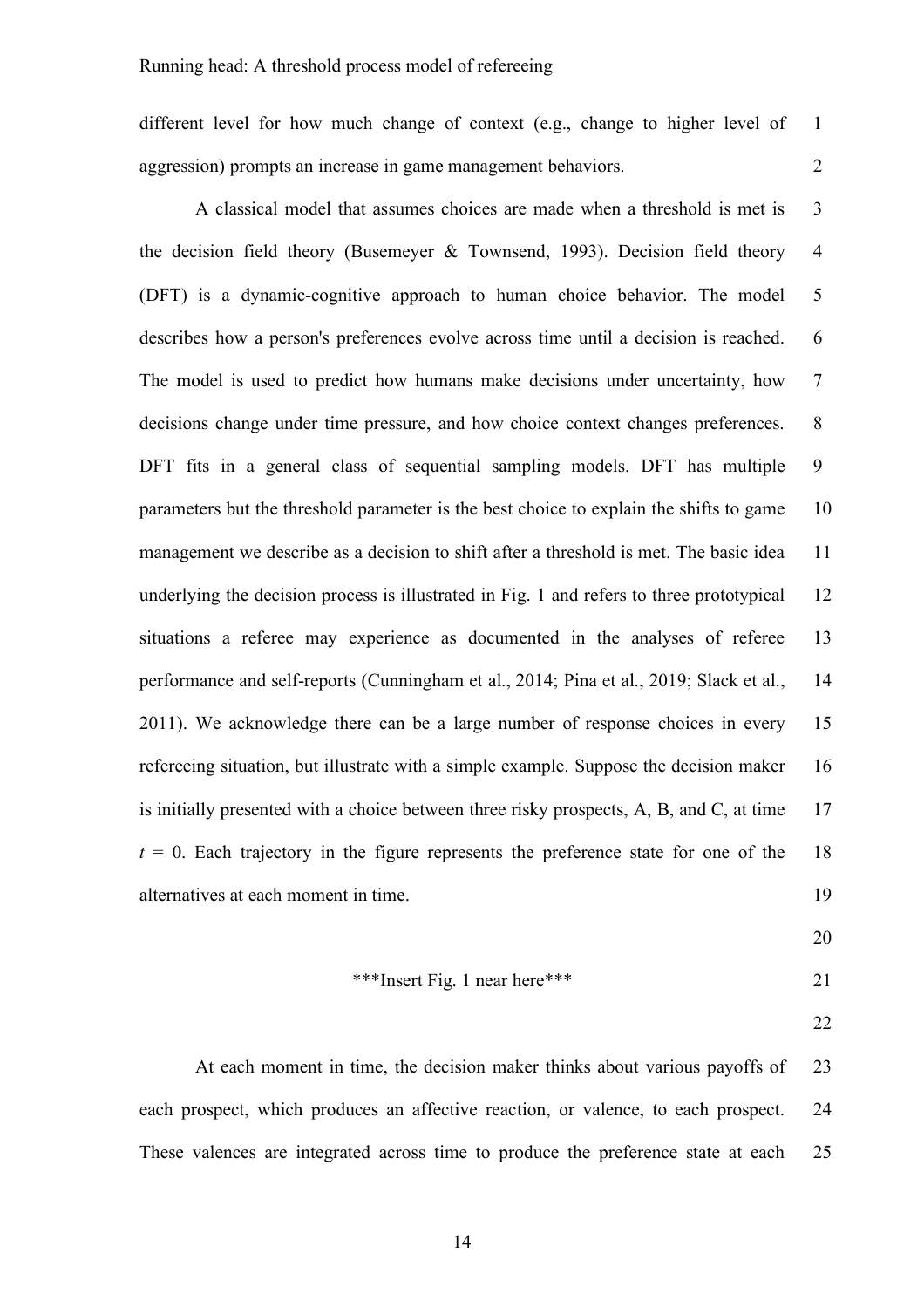moment. During the stages of processing, attention can shift towards advantages 1 favoring one prospect over the other. The stopping rule for this process of comparing 2 payoffs and assessing preferences is controlled by a threshold: the first prospect to 3 reach the top threshold is accepted. Choice probability is determined by the first 4 option to win the race and cross the upper threshold, and decision time is equal to the 5 deliberation time required by one of the prospects to reach this threshold. 6

The threshold is an important parameter for controlling speed-accuracy 7 tradeoffs. High thresholds require a strong preference state to determine the decision, 8 which allows for more sampling of information about the prospects, extending the 9 deliberation process, and thus increasing accuracy. It follows, then, that low 10 thresholds require a weaker preference state and less sampling of information about 11 the prospects, thus shortening the time taken to deliberate processing, but also 12 decreasing the likelihood of choices accuracy. Under high time pressure, decision 13 makers must choose a low threshold, while under low time pressure a higher threshold 14 can be used to increase accuracy. Thus, decisions can be driven by time pressure, with 15 reversed choices depending on the amount of time available. 16

A very important feature of the concept of thresholds is that it allows 17 individual differences that describe high or low thresholds (inter-individual 18 differences), as well as different thresholds in different contexts (intra-individual 19 differences). Our predictions are based on the tenets of DFT, assuming a threshold 20 model with two thresholds of game management (High/Low) and each choice (foul/no 21 foul) as getting closer to one of these thresholds. The model suggests that referees 22 hold a threshold for applying game management: if game dynamics allows more strict 23 application of the rules, then the referee is under threshold of applying game 24 management. However, as soon as a subjective threshold is met, referees apply game 25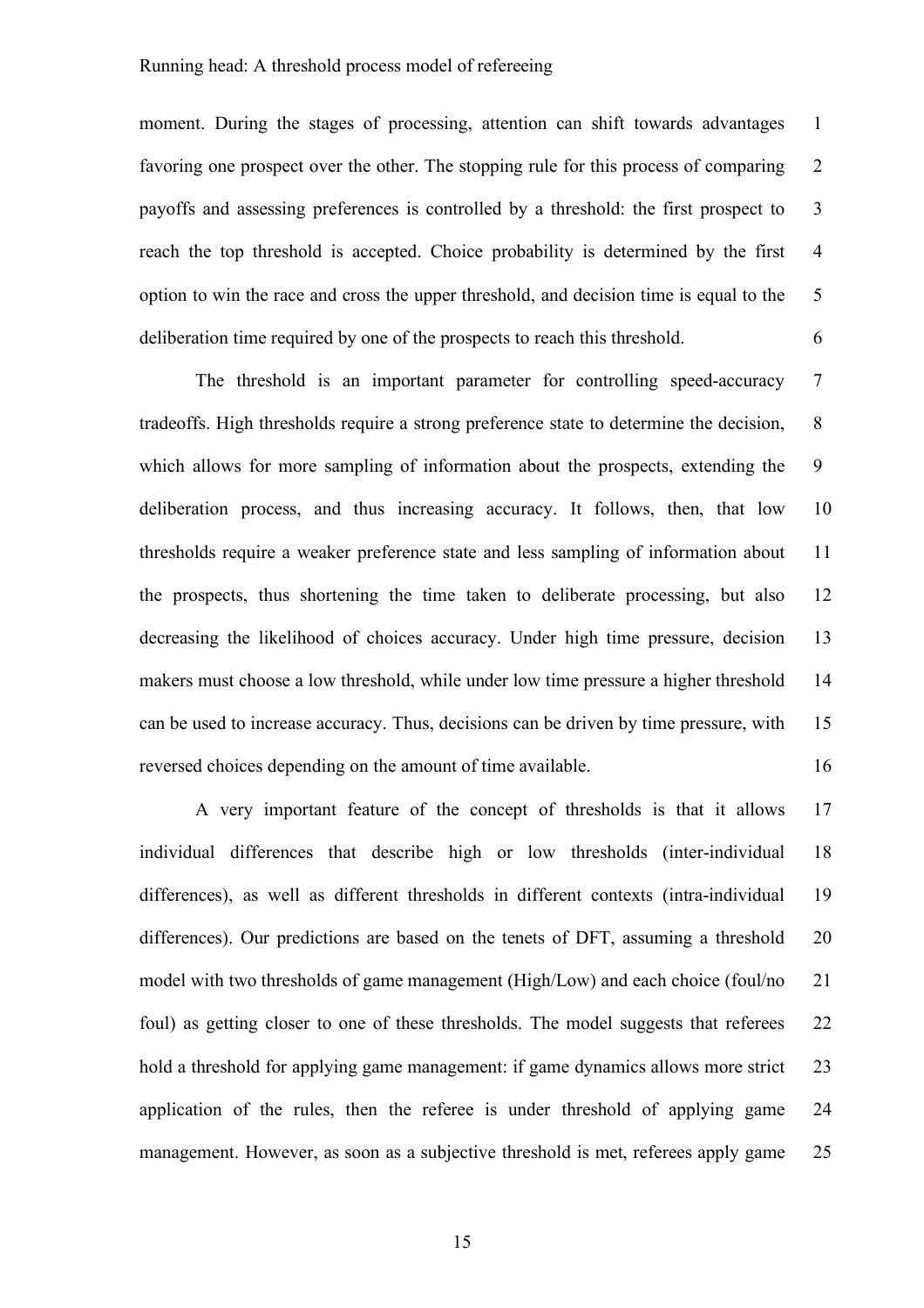management to either let the game flow (and thus be looser in applying the rules and 1 not calling), or if aggression starts – make a call earlier (using preventive refereeing 2 and more conversation, or an earlier foul call). Thus, our model provides predictions, 3 for example, when the events in a game mean that it has hit a subjective threshold of 4 becoming rougher, then the referee changes from applying the rules to managing the 5 game by verbalizing to the fouling players and calling minor fouls earlier. Thresholds 6 can be for instance set between to maximum 1 indicating potentially zero switches to 7 game management to 0 indicating for every change in context a shift to game 8 management. Most likely real data showing extreme cases of 13 yellow cards or zero 9 yellow cards in increasing aggression games are the boundary condition of threshold 10 distribution in real games. Threshold can as well vary over time, can have a slope or 11 non-linear curvatures but for simplicity we assume a simple model. Below we will 12 illustrate the details of accurate and adequate decisions based on existing findings and 13 theoretical perspectives that all share the same gap in explaining how referees shift 14 between accurate and adequate choices. 15

#### **How does the model account for context?** 16

We will describe three possible decision processes across the game's timeline, 17 referring mostly to those ambiguous contact situations where decisions are not clear- 18 cut: 19

*Situation A* – the game is played more or less with limited aggression (i.e., assertive, 20 flat game; see Fig. 2). Each referee is likely to whistle according to his/her threshold 21 level. The different thresholds and decision behaviors can be explained by individual 22 differences in personality traits, accumulated experiences and preferences (e.g., 23 Arslanoğlu, Doğan, & Acar, 2018; Guillén & Feltz, 2011; Werger, 2017). Under an 24 assertive scenario the referees,  $R_1$  and  $R_2$ , would apply the rules as is, because they 25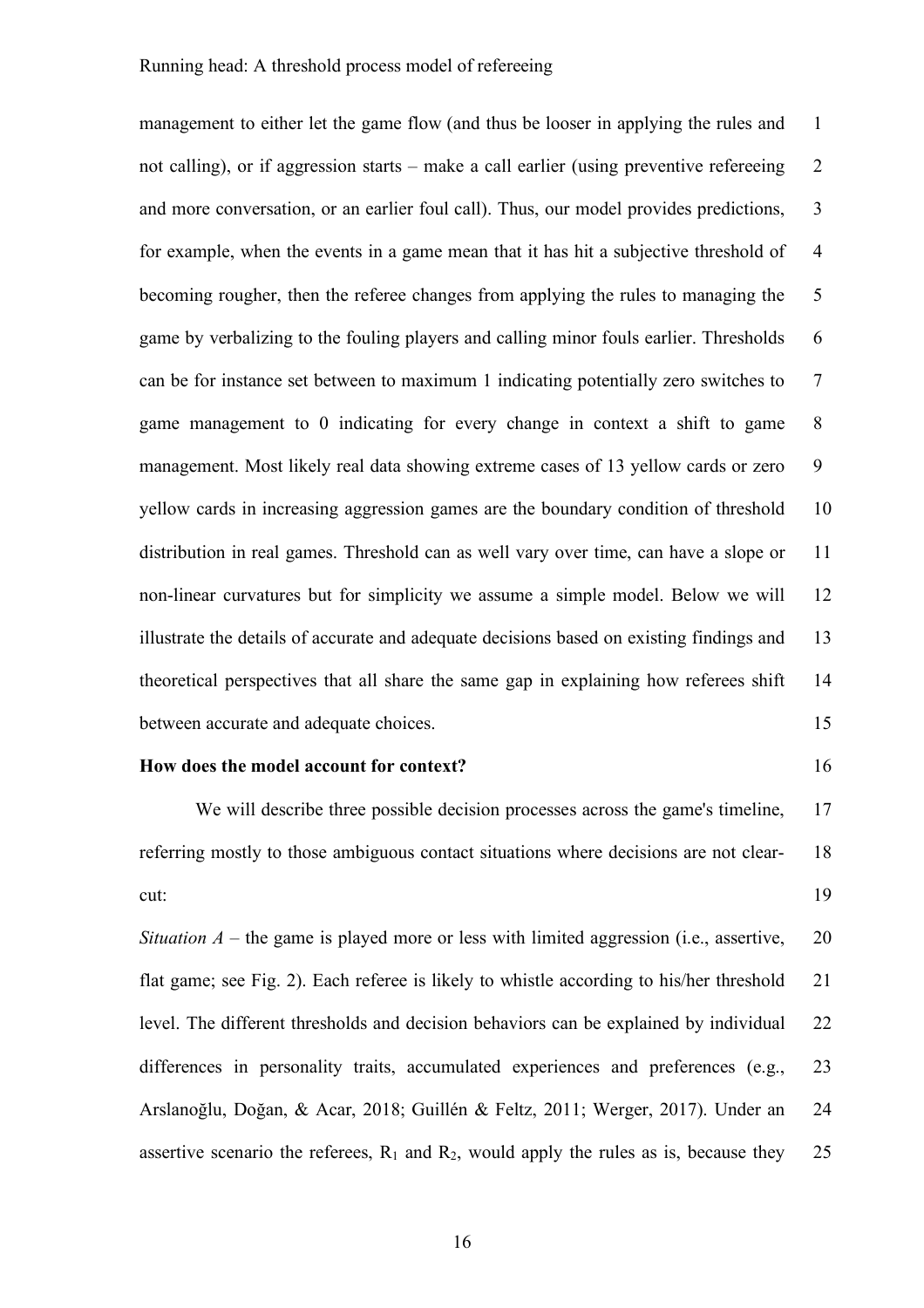are both under their threshold of applying game management. Context is overlooked, 1 and thus accuracy is increased. In terms of implications when assessing a referee, we 2 argue that fewer mistakes in application of the laws are acceptable for this sort of 3 game, as we would expect more law enforcement. Thus, factors such as the level of 4 the game being played, which may be critical in other ways of conceptualizing 5 decision processes in refereeing, are less critical factors for thresholds for game 6 management than the level of aggression or the severity of the actions from a safety 7 perspective. 8

It should be emphasized that situation A does not really pose a challenge, as 9 this may be a rare scenario. Nevertheless, a great deal of work that looks at referees' 10 decision making assumes this lack of variation, although previous evidence from 11 game analysis (e.g., Bar-Eli, Tenenbaum, & Geister, 2006; Kirker, Tenenbaum, & 12 Mattson, 2000) shows that most games are *not* flat and unvaried. 13

14

$$
***Insert Fig. 2 near here***
$$

16

*Situation B – the level of aggression fluctuates throughout the game. This is* 17 the situation that is most typical of most ball sports (Kavussanu & Tenenbaum, 2014; 18 Russell, 2008), and thus most critical for any model attempting to predict and explain 19 behaviors. Let us assume that the game starts with a low level of violence. This would 20 allow the referees,  $R_1$  and  $R_2$ , to apply the rules because they are both under their 21 threshold of applying game management. In time  $t_1$  the level of aggression in the 22 game increases. If a subjective threshold is met, the referee calls a foul or penalty. The 23 referees in our model pay attention to the history of the game when evaluating each 24 event. Thus, the accuracy and adequacy of decisions is influenced by each referee's 25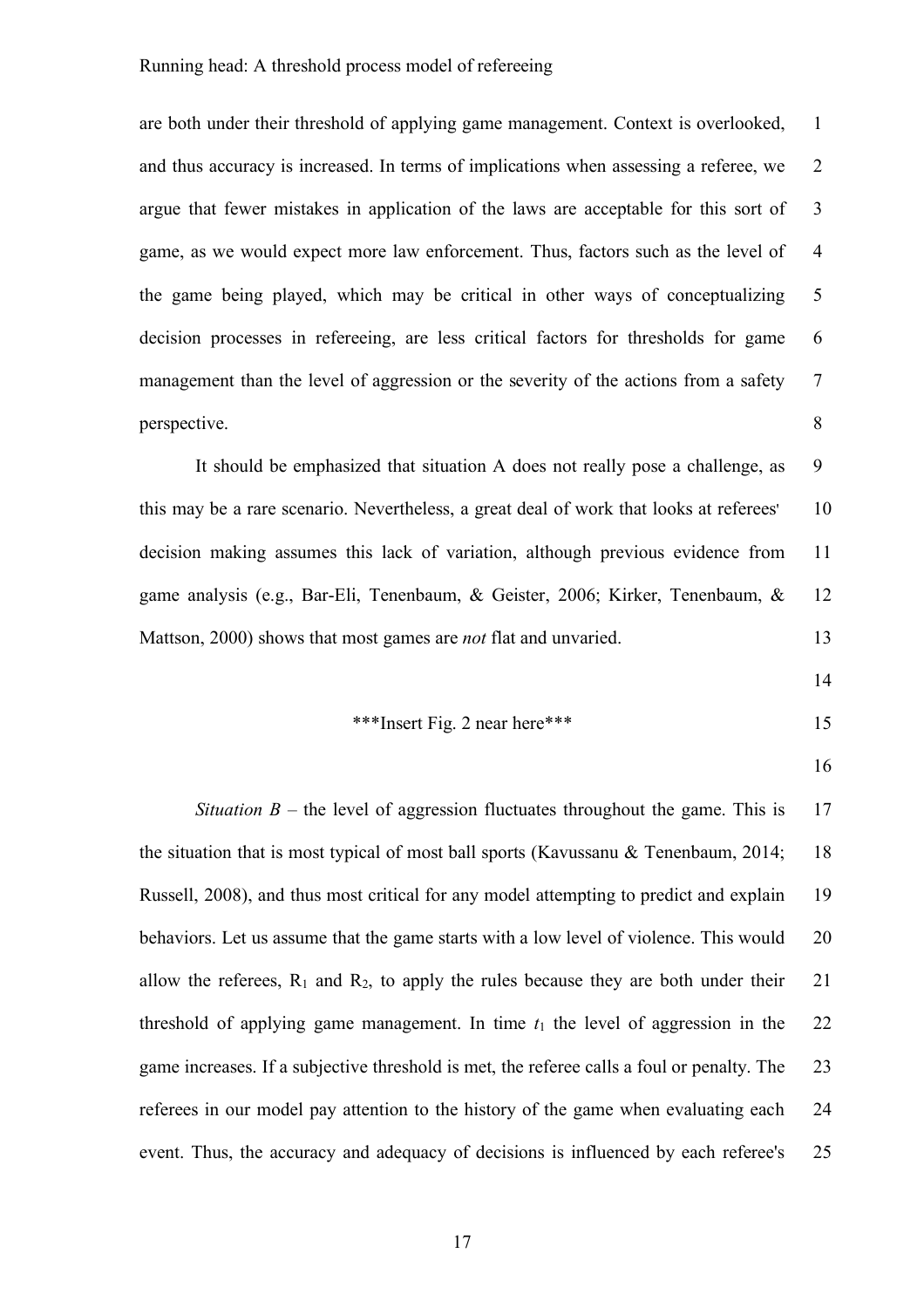threshold, and depends on the specific situation/circumstances at the time that the 1 offense occurs (i.e., what is fair and better for the flow of the game). 2

*Situation C* – the game is characterized by a constant high level of aggression,  $\overline{3}$ with little fluctuations. According to Unkelbach and Memmert (2008), soccer referees 4 call relatively fewer fouls at the early phase of the game, because they have to 5 calibrate their judgment scale and develop a "feeling for the game" (Brand  $\&$  Neß, 6 2004). Then, for the rest of the game referees decide whether to whistle or not and 7 how severely to punish a fouling player or team according to the game's context. 8 Based on this approach to explaining decision choices, the major principle guiding the 9 referees' judgments would be staying consistent with previous decisions in the game. 10 For example, a referee does not call a foul for one of the teams. Later in the game, if 11 the other team commits a similar offense, then he/she would most likely decide not to 12 call a foul in order to maintain consistency, regardless of the context in which the 13 offense occurs. 14

Relating this to our argument, we expect that a referee with a low game 15 management threshold  $(R_2 - \text{game manager reference})$ , who shifts to a game 16 management decision control process earlier, would call fewer fouls (e.g., less yellow 17 cards) under possible foul situations in order to stay consistent with his/her previous 18 decisions (a game management behavior). The referee with a higher threshold for 19 game management  $(R_1 - law$  enforcement referee) would call more fouls if called a 20 foul early. Thus, the level of accuracy and adequacy in referees' decisions would be 21 influenced by the major principle of consistency. 22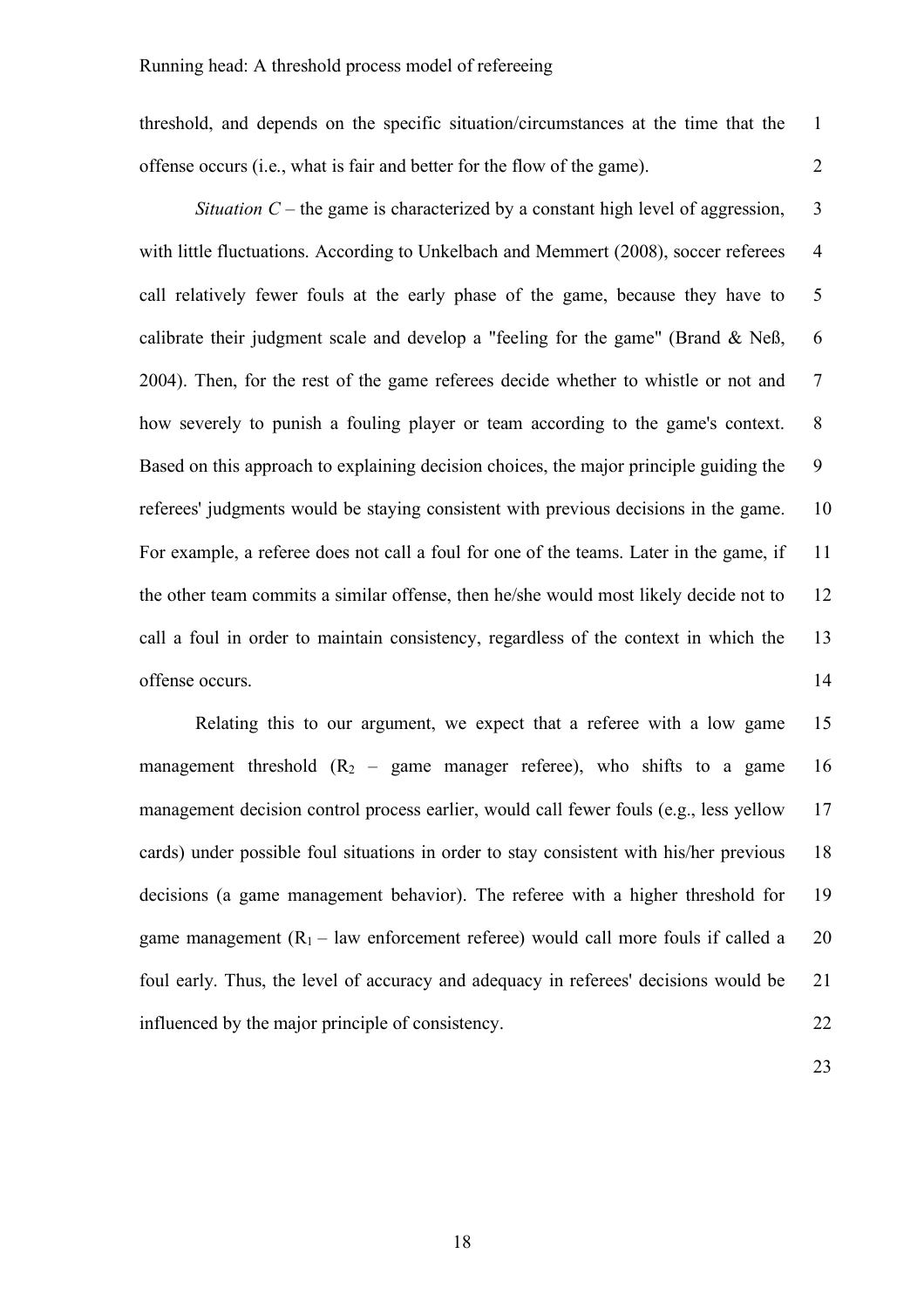With what follows, we underline the strengths of the threshold model over the 1 current existing models in explaining and predicting the in-game referees' decisions 2 and actions. 3

### **How does the model account for individual differences?** 4

# *Inter-individual differences* 5

The threshold model assumes that the value for an option at a certain time is 6 determined by the perception of how best that option fits (foul without a yellow card), 7 relative to another option (foul with yellow card) on the single attribute (e.g., bodily 8 contact of the players) under consideration. For simplification, it is illustrated only for 9 two options and one attribute but the model can be extended to multiple options and 10 multiple attribute scenarios (Diederich & Turblond, 2018). This momentary valence is 11 added to a modified trace of the previous preference state (e.g., given the general 12 tendency to award more or fewer yellow cards), resulting in a vector P(t) of 13 preferences for each alternative at each time. An alternative is chosen when the 14 preference for that alternative exceeds some threshold value, denoted  $\theta$ , that the 15 individual considers 'sufficient' for making a decision. Let us assume we have 16 information about the person's preference for intuitive and deliberative processing 17 when making decisions. The knowledge of the preference for intuitive decisions as 18 one of many potential variables to assess a threshold would allow us to individually 19 set a threshold in DFT. The information about the preference for intuitive decisions 20 could be assessed using the Preference for Intuition and Deliberation Scale (PID; 21 Betsch, 2004). It provides questions for the subscale such as "I listen carefully to my 22 deepest feelings" (Intuition) or "When I have a problem I first analyze the facts and 23 details before I decide" (Deliberation). The scales allow categorization of people as 24 high in Preference for Intuition, high in Deliberation or situation-specific high or low 25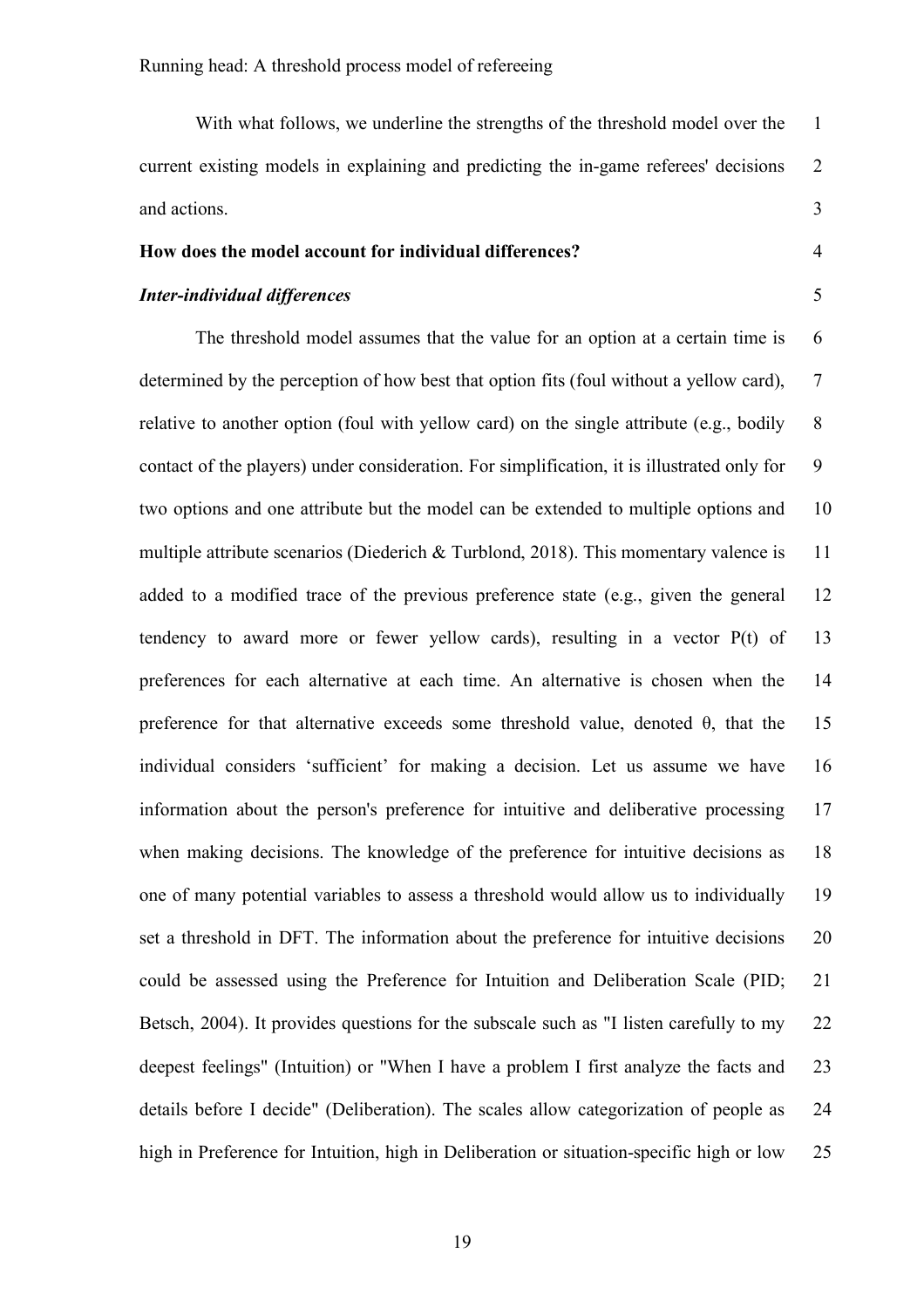on both scales. The PID scores could be used to transform PID Questionnaire 1 individual differences to Parameter Values of our threshold model. The linear 2 transformations from PID to our threshold parameter could be performed using the 3 Equation: 4

$$
Threshold,  $\theta = (36 - PID)/36$
$$
 5

For example, the two most extreme individuals (in terms of PID score for 6 intuition and thus may consider more game management information taken into 7 account for making a decision) could be characterized by the following parameters of 8  $\theta$  = .5 (if a person scores 18 points for PID in favor of intuition resulting in a 9 calculation of ((36-18)/36) for a lower threshold, and  $\theta = 1$  ((36-0)/36) for a threshold 10 twice as high, for a relatively deliberative decision maker. The dependent variable to 11 measure a choice (e.g., to call a foul or not) may use the current context of the 12 situation as indicated in our model. Interindividual differences of referees may predict 13 who will use additional information based on a PID score. Also, sensitivity analyses 14 (further predictions generated from around the parameter space) allow us to show if 15 the parameter range affects the results and thus to test the threshold model. A default 16 value to be specified from the data of a sample for  $\theta$  reflects the mean of the 17 distribution of PID-transformed variables. The distribution of  $\theta$  is based on the 18 transformation. Finally, the time step parameter (h) was set to 0.01 to closely 19 approximate a continuous (rather than discrete) deliberation process given the time 20 and potential processing underlying dynamic situations such as a foul in soccer. The 21 model would produce a probability for each option (e.g.,  $p(\text{foul/yellow}) = .27, 22$  $p$ (foul/no yellow) = .73) given the threshold parameter used from the PID 23 transformation. These values can be compared with referees' real behavior for 24 validation and model fit (see Raab & Johnson, 2004 for a demonstration in athletes' 25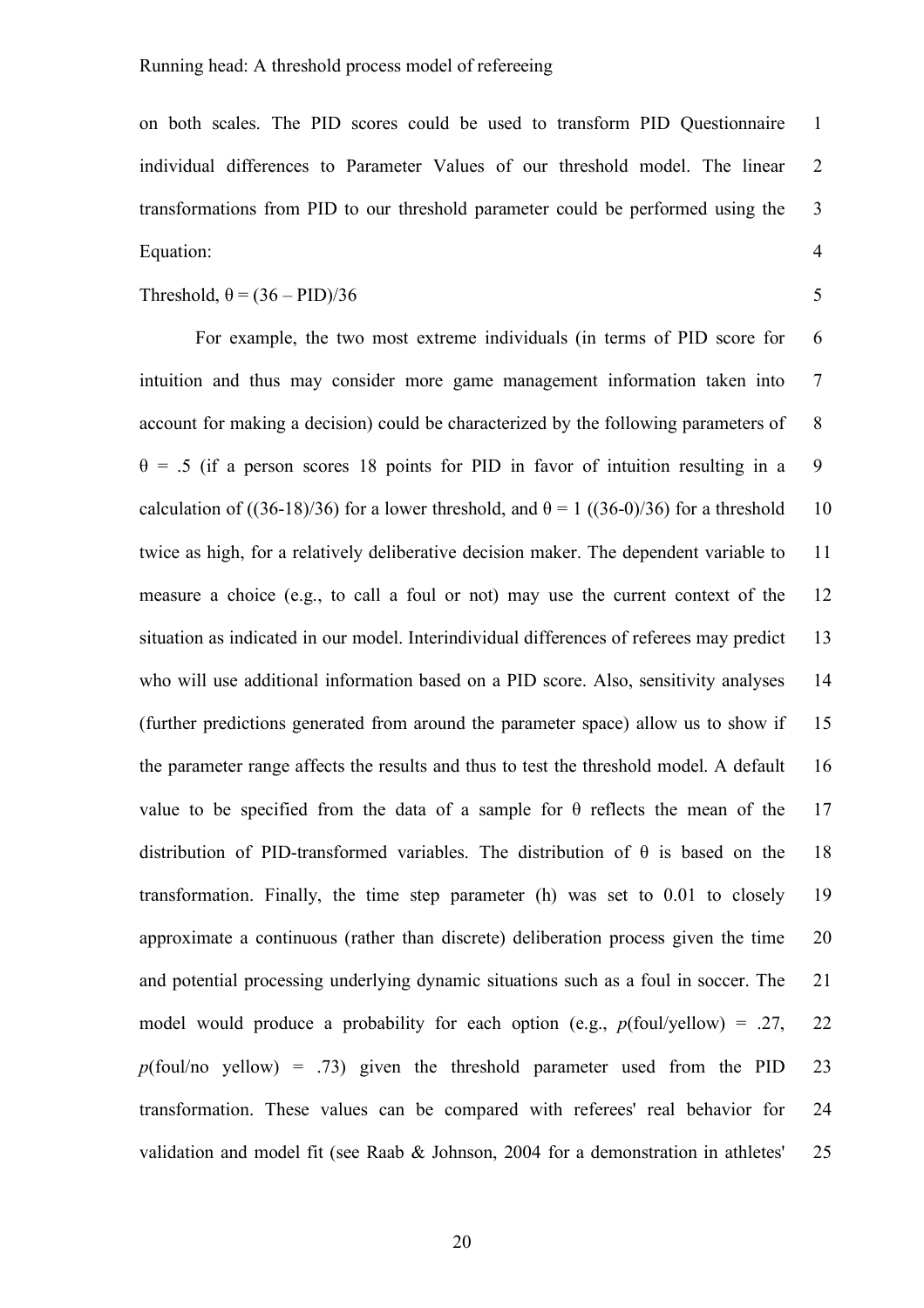decision making based on their questionnaire values as action- or state-orientation). 1 The model can as also be individualized or use mean values for a group of people and 2 can be cross-validated to new samples. Outputs can be deterministic or probabilistic 3 depending on the question at hand (see Glöckner et al., 2012 for different kinds of 4 models and validation processes using gaze data to predict choices by athletes). In the 5 case of inter-individual differences the model simply assumes a flat game in which the 6 threshold is stable and is driven by the individuals' baseline threshold for given fouls 7 and yellow cards. Let us now assume a situation in which intra-individual differences 8 need to be explained under varying thresholds given changes of the situation. 9

## *Intra-individual differences* 10

In Fig. 2 we describe situations of changing context that require game 11 management. We assume that the threshold parameter is adapted given the current 12 context. For example, if an individual with a threshold of .5 (see above section, where 13 this is based on the PID score) now detects the need for game management by 14 providing more verbal warnings or fouls, the threshold would be reduced by some 15 incremental points (for modeling purposes maybe in steps of .1, depending on the 16 distance between the context n-1 and now). If the change in the game allows for less 17 game management and more rule application, the threshold will increase to .6 or 18 higher. Given the threshold change over time and the current context violations of 19 consistency, changes of choice probabilities for one or the other option will be 20 modeled based on context changes. Again, validation of the model can be achieved by 21 contrasting a model fit of simulated behavior with real referees' behavior. 22

If we want to account for the combined effects of intra-individual and context 23 effect in referees' choices, we consider both the starting threshold for awarding 24 penalties and the given current context. Russell, Renshaw and Davids (2018) support 25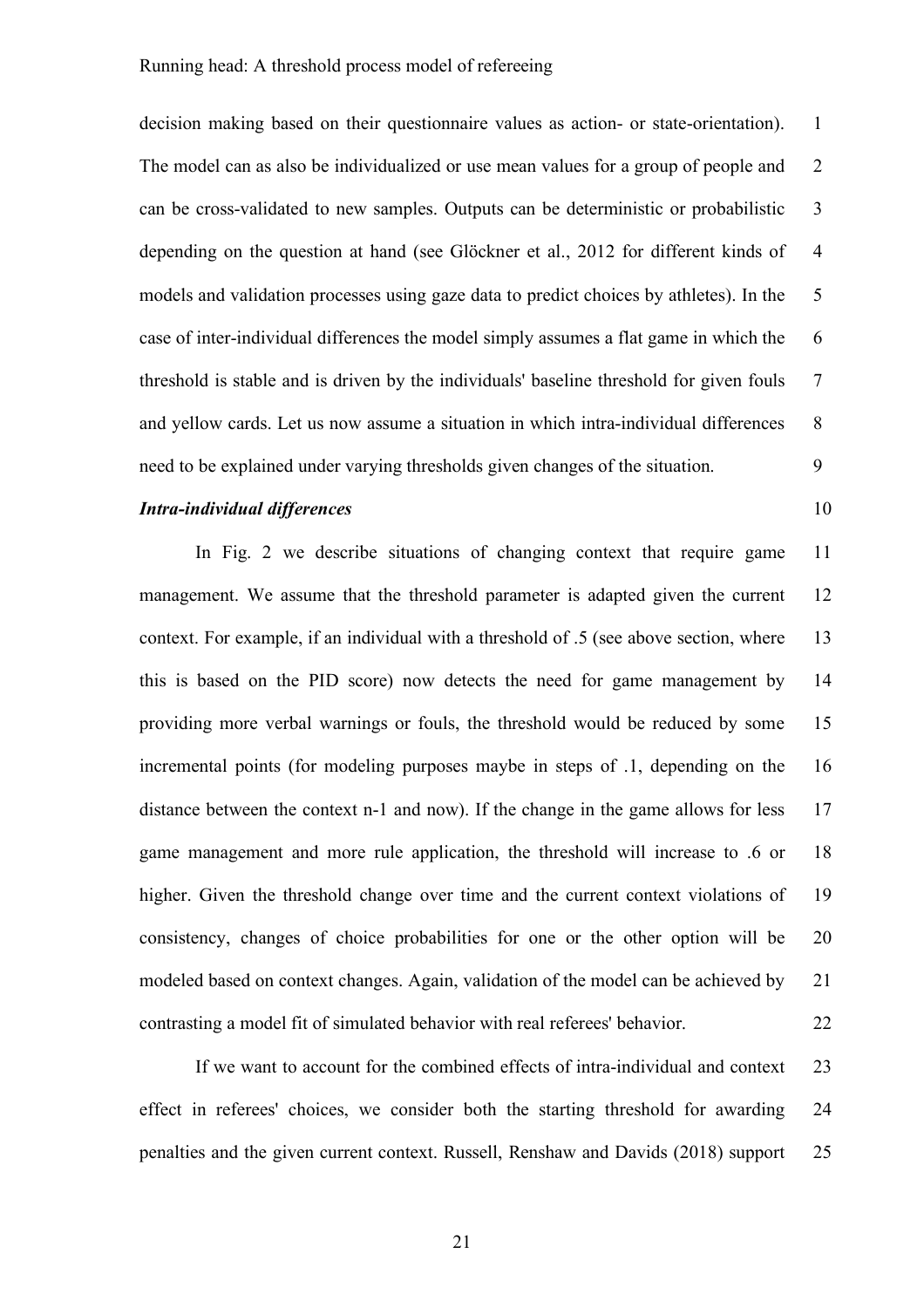the idea that a game is co-created by the interactions of players and officials. For 1 example, a referee's excessive use of yellow cards may change the context and 2 threshold. In response, player behavior continues to change the context, reinforcing 3 and even lowering the threshold. 4

#### **Comparison of the proposed model to existing ones** 5

Any model of decision making that considers the referee's challenge about 6 when to use game management and when to use rule administration needs to account 7 for the research aimed at understanding influences on both accurate (rule 8 administration) and adequate (game management) decisions. Therefore, in Table 1 we 9 review what the research tells us about referees' decision making based on accuracy 10 and based on adequacy. Fiedler and Bless (2000) is the framework on which much of 11 the research on accuracy is based. This framework looks at components of the 12 decision-making process (see Fig. 3). The multiple cue usage approach similarly 13 examines where errors can be avoided in training (Plessner et al., 2009). In contrast, 14 consistency is the emphasis in the calibration work (e.g., Memmert et al., 2008). What 15 all of these perspectives do not help explain, however, is the switch within the 16 referee's dilemma between adequate and accurate decision making. 17

18

21

\*\*\*Insert Table 1 near here\*\*\* 19

$$
***Insert Fig. 3 near here***
$$

**Designs of experiments to test the model** 22

In order to test the threshold model we propose the following design: A two- 23 factorial design, with groups of referees reflecting inter-individual differences  $(R_1 \text{ and } 24)$  $R_2$  grouped by PID) x 3 game contexts that may produce different intra-individual 25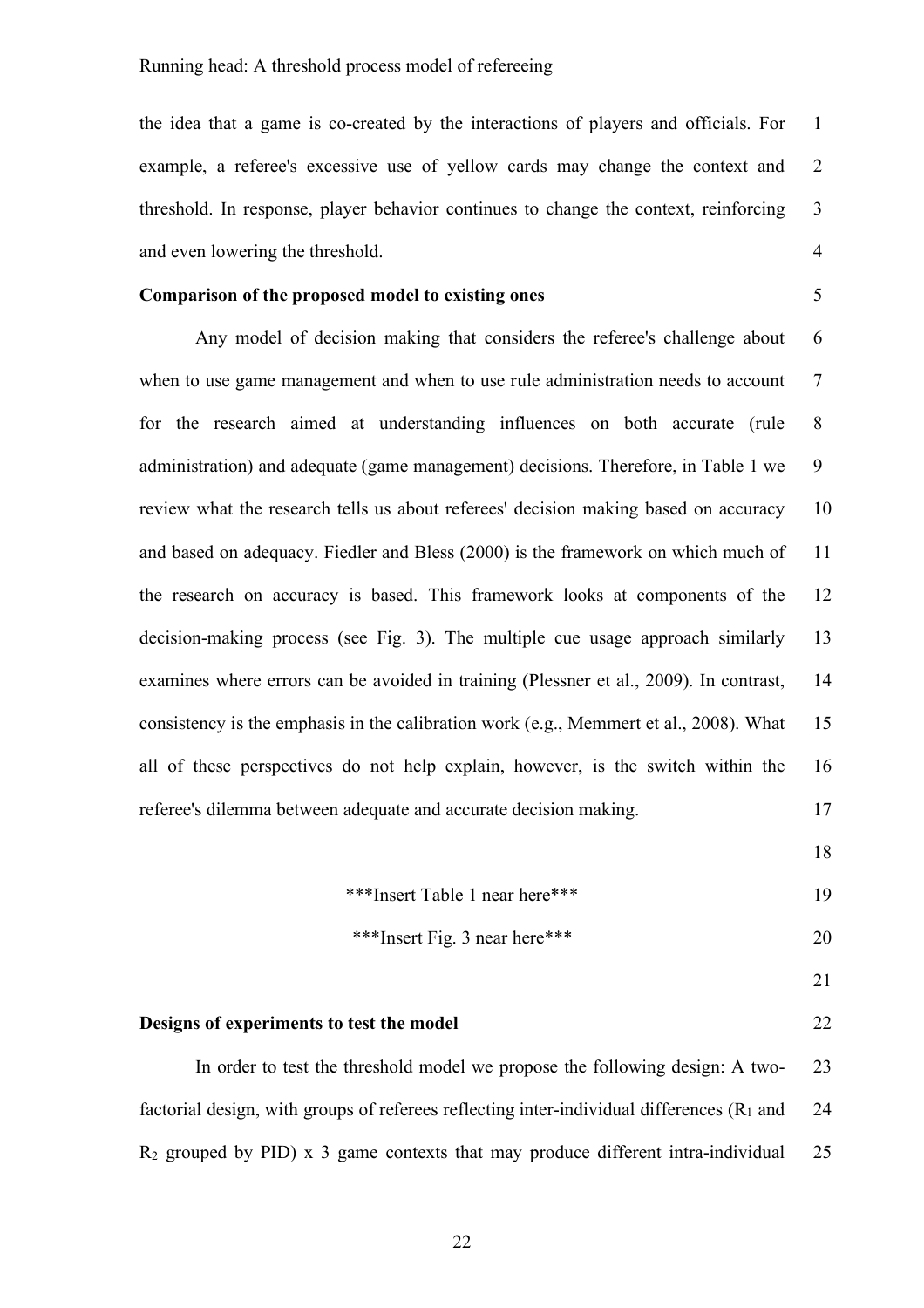choices (flat-no aggression, high aggression-constant, high/low aggression -fluctuate). 1 The task would be a classical video test as used in several studies referenced in Table 2 1: Video-based decisions in ambiguous situations (in soccer) with occlusion points at 3 which the referees (as participants) indicate their decision (e.g., warnings, foul, yellow 4 cards, red cards, check in video-replay, communicate with players, communicate with 5 assistant referees). Our hypotheses predict main effects for inter-individual 6 differences.  $R_2$  (game manager referee) with a high preference for intuition and lower  $7$ threshold could include more game management as compared to  $R_1$  (law enforcer 8 referee; high on preference for deliberation) over all situations. Further, we predict 9 main effects for game contexts. Specifically, in Situation A with no aggression, both 10 referees will show consistent and few sanctions and low levels of communication. In 11 situation B, with varying aggression and a generally changing context, we would 12 expect more communication and sanctions that are less consistent with previous calls. 13 In addition, we assume an interaction of both factors: interindividual differences and 14 context. This would mean that in Situation B, with variable aggression levels, a 15 referee with a high threshold for switching to game management would make a switch 16 later in a game that has increased in aggression, compared to the referee with a lower 17 threshold. Finally, in situation C, given the high and constant level of aggression, 18 communication and sanctions would systematically go up. 19

Cross-validation of our model as a computational model would use the 20 threshold parameters derived from individual differences (as explained above in 21 transforming self-reports in model-parameters, e.g., PID score) to predict the choice 22 distribution in the next game. We would use previous exercises of modeling sport 23 choices (e.g., Johnson, 2006; Raab & Johnson, 2004). 24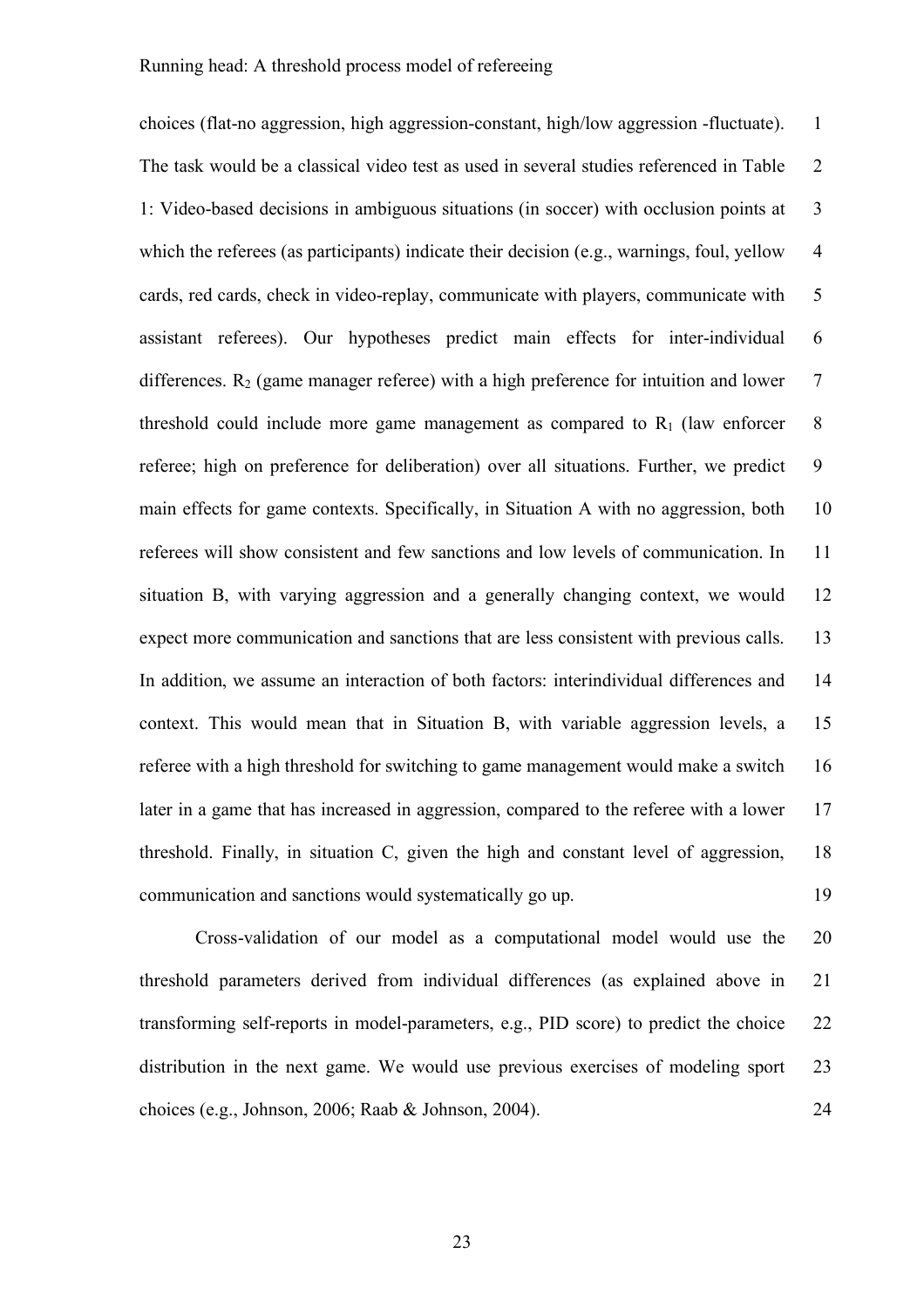### **Conclusions and future directions** 1

We conclude that the threshold model informs the field by proposing a process 2 of how referees switch between accurate and adequate choices (rule administration vs. 3 game management). Previous models, in contrast, have merely described the 4 challenge or focused on one side to explain either accurate or adequate choices. Our 5 model can be empirically tested against alternative models and be used for 6 computational modeling to predict choices. Whether the value of the model is based 7 on its explained variance is an empirical question, however we do see direct 8 implications for training if our model holds. For instance, typical training and 9 evaluation of referee performance should not purely focus on accurate decisions. 10 Instead performance measures should include when a referee used game management 11 and whether violation of rule application was appropriate. Given the importance of 12 game management for making accurate and adequate decisions, as well as the 13 importance of other dimensions of game management (Slack et al., 2013), we propose 14 that referee selection and referee training can be evaluated in a more holistic manner. 15

First, we propose that the use of individual video game clips to train decision 16 making should also include context of the game to show sequences of decisions 17 including the sequentially previously made choices. Knowing about thresholds of 18 individual referees and potential indicators of those thresholds may help to 19 personalize the training and decisions of referees, catering to individual needs. 20

Second, and more generally, we propose that for a good professional (as in 21) other domains such as a good doctor, lawyer) training and education sets the base for 22 good choices but context-specific experience will foster the enforcement of rules 23 through game management. 24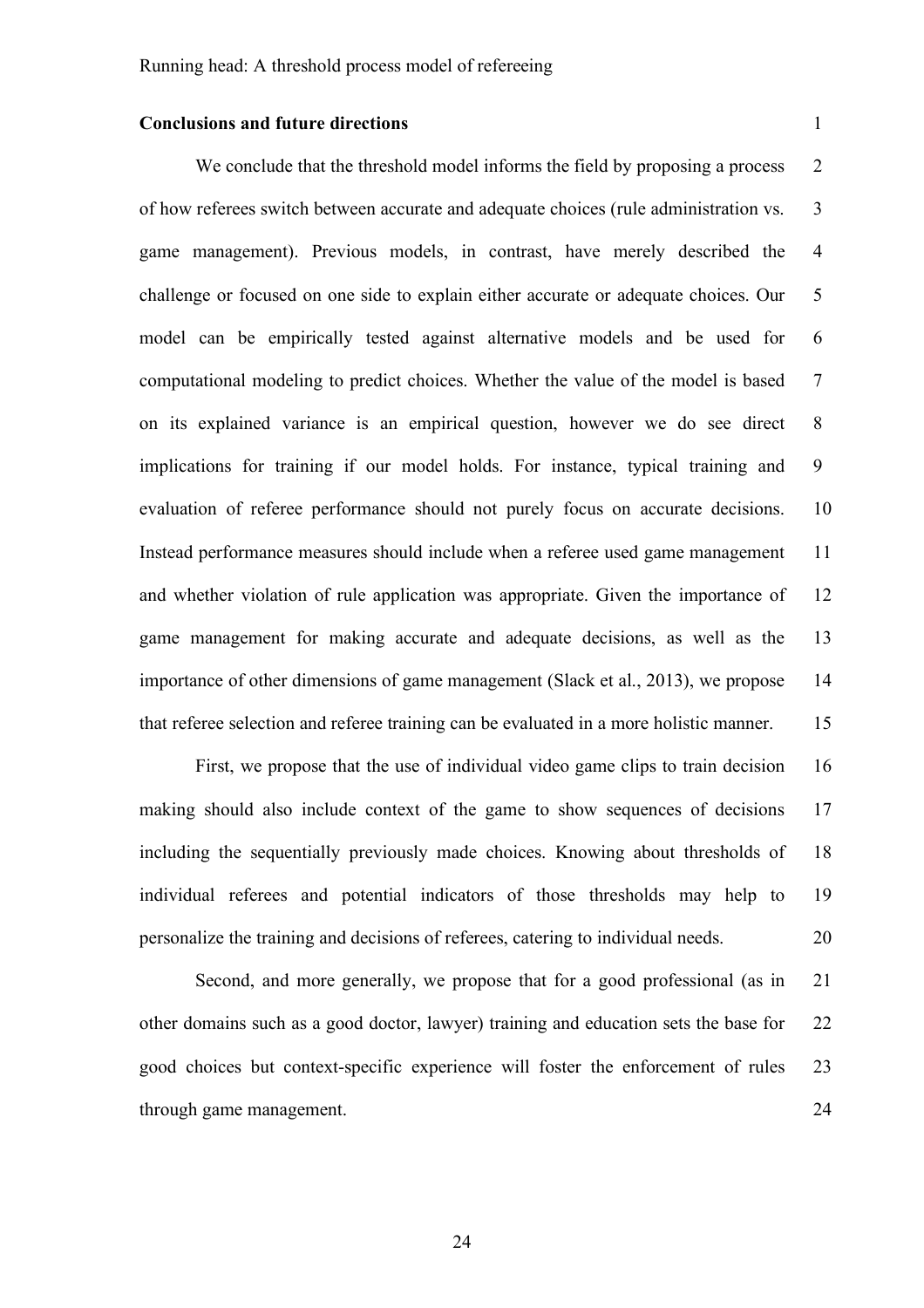| Referees should thus be evaluated on both their accuracy and game                        | $\mathbf{1}$   |
|------------------------------------------------------------------------------------------|----------------|
| management. The threshold model will have its limits in explaining behavior because      | $\overline{2}$ |
| referees cannot be trained to zero errors. However, this is precisely why the choices of | $\overline{3}$ |
| referees are an exciting part of the game, to which science can contribute some key      | $\overline{4}$ |
| understanding.                                                                           | 5              |
| <b>References</b>                                                                        | 6              |
| Arslanoğlu, C., Doğan, E., & Acar, K. (2018). Investigation of decision making and       | $\tau$         |
| thinking styles of volleyball referees in terms of some variables. Journal of            | 8              |
| Education and Training Studies, 6, 21-28.                                                | 9              |
| Balmer, N. J., Nevill, A. M., Lane, A. M., Ward, P., Williams, A. M., & Fairclough,      | 10             |
| S. (2007). Influence of crowd noise on soccer refereeing consistency in soccer.          | 11             |
| Journal of Sport Behavior, 30, 130-145.                                                  | 12             |
| Bar-Eli, M., Tenenbaum, G., & Geister, S. (2006). Consequences of Players' dismissal     | 13             |
| in professional soccer: A crisis-related analysis of group-size effects. Journal of      | 14             |
| Sports Sciences, 24, 1083-1094.                                                          | 15             |
| Betsch, C. (2004). Präferenz für Intuition und Deliberation (PID): Inventar zur          | 16             |
| Erfassung von affekt- und kognitionsbasiertem Entscheiden [Preference for                | 17             |
| intuition and deliberation (PID): An inventory for assessing affect- and                 | 18             |
| cognition-based decision-making]. Zeitschrift für Differentielle<br>und                  | 19             |
| Diagnostische Psychologie [Journal for Differential and Diagnostic                       | 20             |
| Psychology], 25, 179-197.                                                                | 21             |
| Bloß, N., Schorer, J., Loffing, F. & Büsch, D. (2020). Physical Load and Referees'       | 22             |
|                                                                                          |                |

*Science and Medicine, 19*, 149-157. 24

Decision-Making in Sports Games: A Scoping Review. *Journal of Sports* 23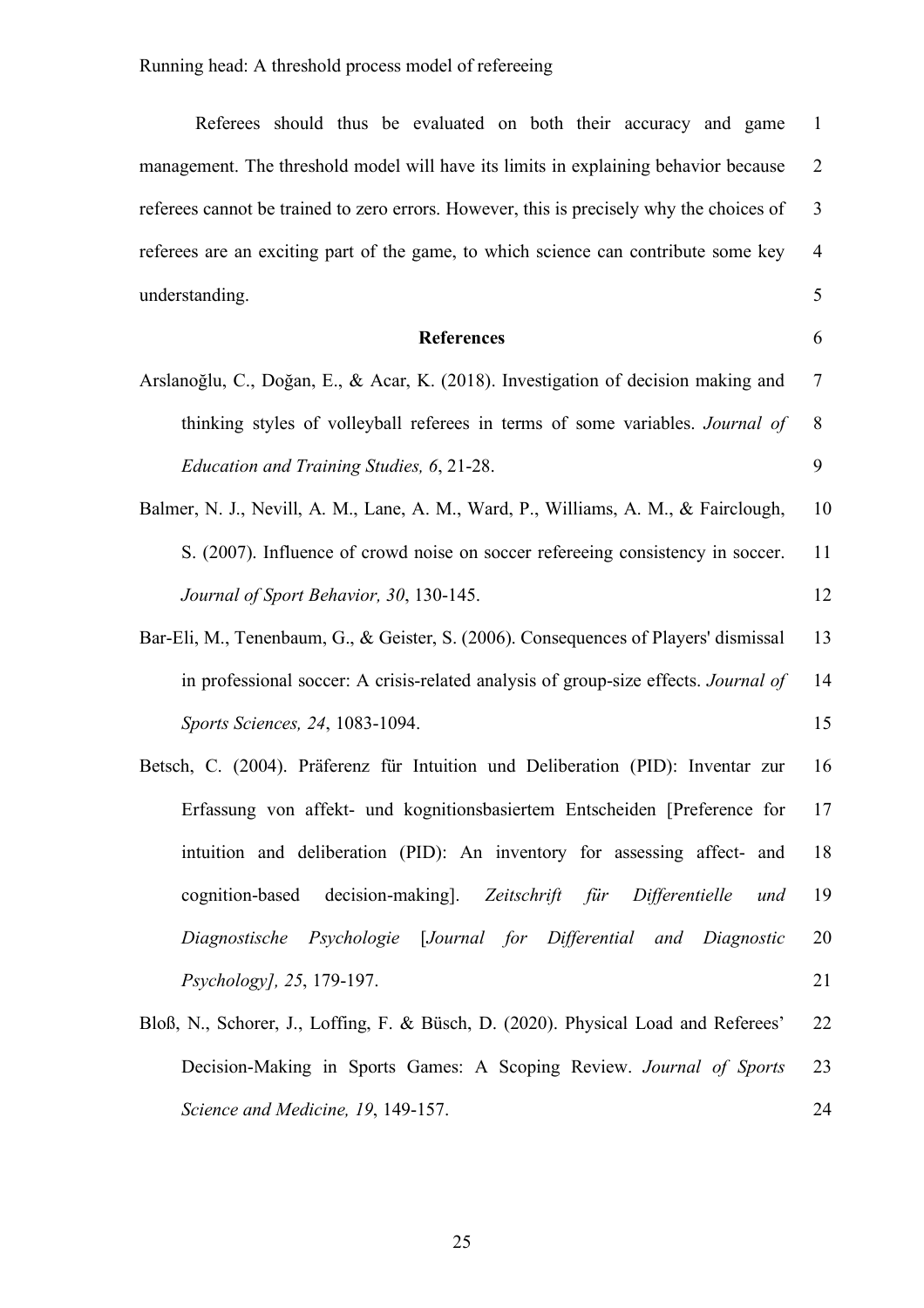| Boogert, N. J., Madden, J. R., Morand-Ferron, J., & Thornton, A. (2018). Measuring |     |                                                             |  |  |  |                                                                         |                |
|------------------------------------------------------------------------------------|-----|-------------------------------------------------------------|--|--|--|-------------------------------------------------------------------------|----------------|
|                                                                                    | and |                                                             |  |  |  | understanding individual differences in cognition. <i>Philosophical</i> | $\overline{2}$ |
|                                                                                    |     | <i>Transactions of the Royal Society, B, 373, 20170280.</i> |  |  |  |                                                                         |                |

- Boyko, R. H., Boyko, A. R., & Boyko, M. G. (2007). Referee bias contributes to the 4 home advantage in English Premiership football. *Journal of Sports Sciences, 25*, 5 1185-1194. 6
- Brand, R., & Neß, W. (2004). Regelanwendung und Game-Management: 7 Qualifizierende Merkmale von Schiedsrichtern in Sportspielen. [Rule 8 administration and game management: Qualifying characteristics of referees in 9 sport games]. *Zeitschift für Sportpsychologie* [*Journal for Sport Psychology*]*,* 10 *11*, 127-136. 11
- Brand, R., Plessner, H., & Schweizer, G. (2009). Conceptual considerations about the 12 development of a decision-making training method for expert soccer referees. In 13 D. Araújo, H. Ripoll & M. Raab (Eds.), *Perspectives on cognition and action in* 14 *sport* (pp. 181-190). New York, NY: Nova Science Publishers, Inc. 15
- Brand, R., Schmidt, G., & Schneeloch, Y. (2006). Sequential effects in elite 16 basketball referees' foul decisions: An experimental study on the concept of 17 game management. *Journal of Sport and Exercise Psychology, 28*, 93-99. 18
- Busemeyer, J. R., & Townsend, J.T. (1993). Decision field theory: A dynamic 19 cognition approach to decision making. *Psychological Review, 100*, 432-459. 20
- Carron, A. V., & Hausenblas, H. A. (1998). Group dynamics in sport (2nd ed.). 21 Morgantown, WV: Fitness Information Technology. 22
- Cunningham, I., Simmons, P., Mascarenhas, D., & Redhead, S. (2014). Skilled 23 interaction: Concepts of communication and player management in the 24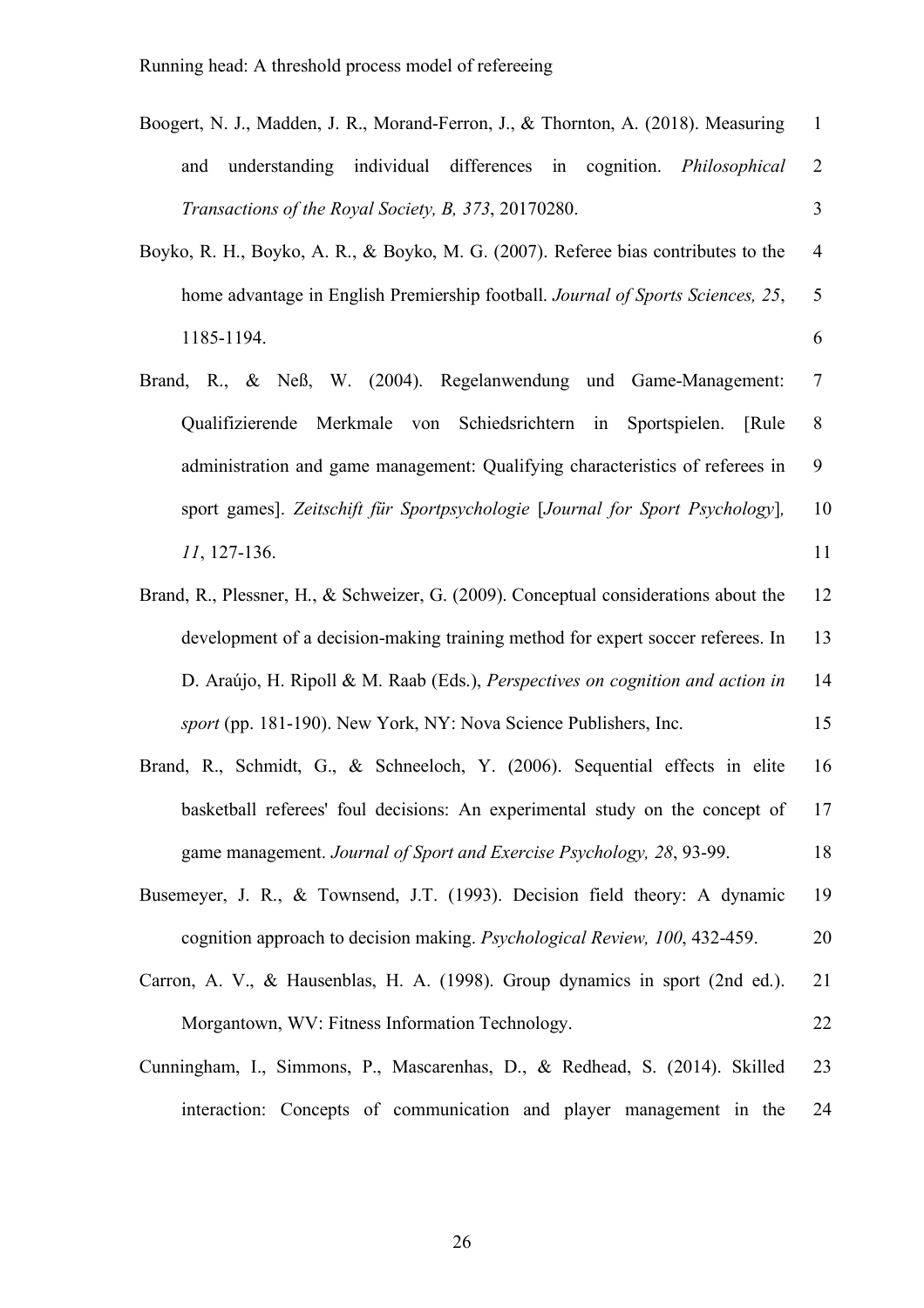| development of sport officials. International Journal of Sport Communication,        | $\mathbf{1}$   |  |  |
|--------------------------------------------------------------------------------------|----------------|--|--|
| 7, 166-187.                                                                          | $\overline{2}$ |  |  |
| Damisch, L., Mussweiler, T., & Plessner, H. (2006). Olympic medals as fruits of      | 3              |  |  |
| comparison? Assimilation and contrast in sequential judgments. Journal of            | $\overline{4}$ |  |  |
| Experimental Psychology: Applied, 12, 166-178.                                       | 5              |  |  |
| Dawson, P., Massey, P., & Downward, P. (2019). Television match officials, referees, | 6              |  |  |
| and home advantage: Evidence from the European Rugby Cup. Sport                      | $\overline{7}$ |  |  |
| Management Review. In press.                                                         | 8              |  |  |
| De Oliveira, M. C., Orbetelli, R., & De Barros Neto, T. L. (2011). Call accuracy and | 9              |  |  |
| distance from the play: A study with Brazilian soccer referees. International        | 10             |  |  |
| Journal of Exercise Science, 4, 30-38.                                               | 11             |  |  |
| Diederich, A., & Trueblood, J. (2018). A dynamic dual process model of risky         | 12             |  |  |
| decision making. <i>Psychological Review</i> , 125, 270-292.                         | 13             |  |  |
| Evans, J. S. B. (2008). Dual-processing accounts of reasoning, judgment, and social  | 14             |  |  |
| cognition. Annual Review of Psychology, 59, 255-278.                                 | 15             |  |  |
| Fiedler, K., & Bless, H. (2000). Social cognition. In M. Hewstone & W. Stroebe       | 16             |  |  |
| (Eds.), An introduction to social psychology, 3rd Edition. Cambridge, UK:            | 17             |  |  |
| Blackwell.                                                                           | 18             |  |  |
| Frank, M. G., & Gilovich, T. (1988). The dark side of self- and social perception:   | 19             |  |  |
| Black uniforms and aggression in professional sports. Journal of Personality         | 20             |  |  |
| and Social Psychology, 54, 74-85.                                                    | 21             |  |  |
| Furley, P., Schweizer, G., & Bertrams, A. (2015). The two modes of an athlete: dual- |                |  |  |
| process theories in the field of sport. International Review of Sport and Exercise   | 23             |  |  |
| Psychology, 8, 106-124.                                                              | 24             |  |  |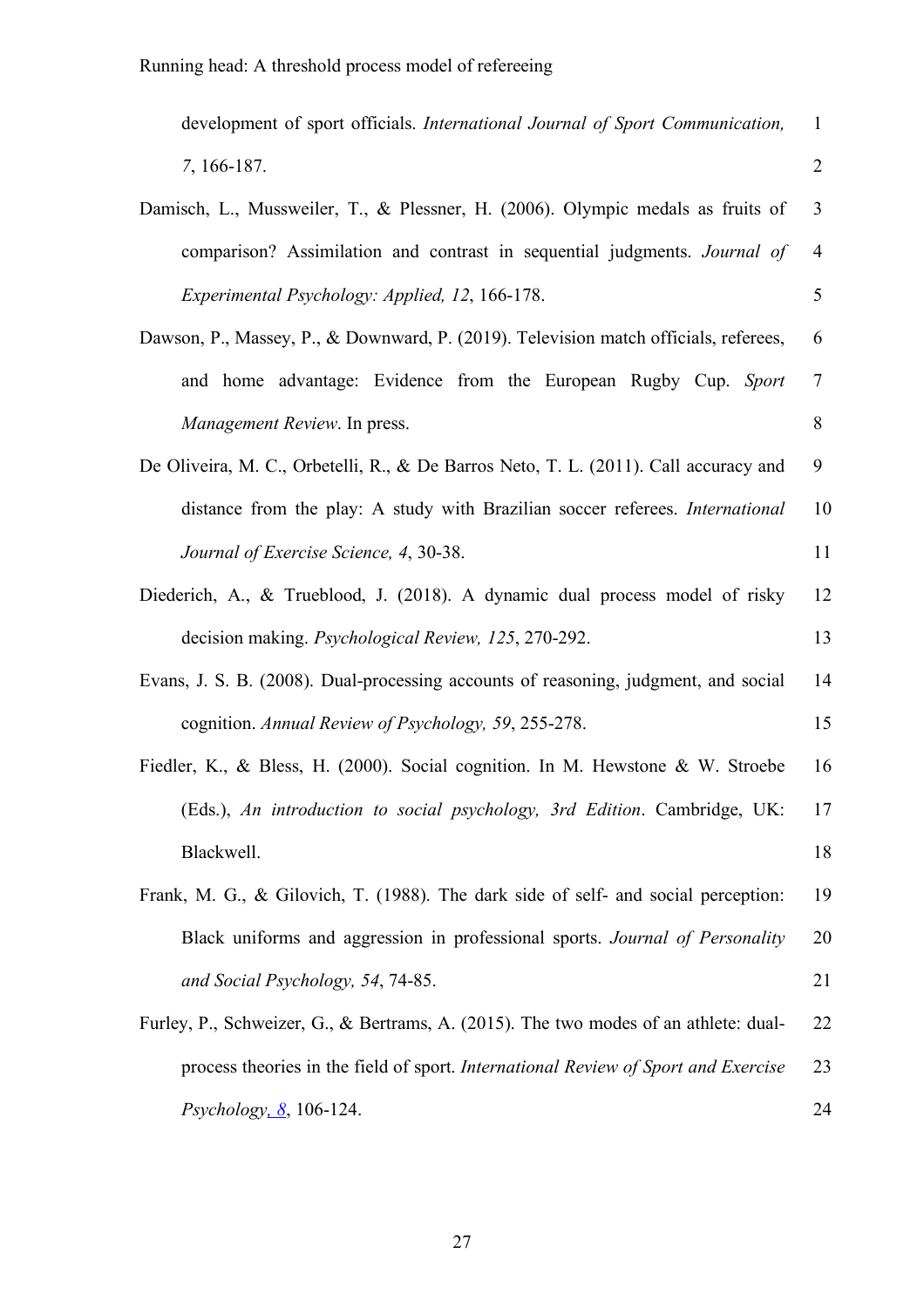| Ghasemi, A., Momeni, M., Rezaee, M., & Gholami, A. (2009). The difference in               | $\mathbf{1}$   |
|--------------------------------------------------------------------------------------------|----------------|
| visual skills between experts versus novice soccer referees. Journal of Human              | $\overline{2}$ |
| Kinetics, 22, 15-20.                                                                       | 3              |
| Glöckner, A., Heinen, T., Johnson, J. G. & Raab, M. (2012). Network approaches for         | 4              |
| expert decisions in sports. Human Movement Science, 31, 318-333.                           | 5              |
| Gomez, M.-A., Ortega, E. & Jones, G. (2016). Investigation of the impact of 'fouling       | 6              |
| out' on teams' performance in elite basketball. International Journal of                   | $\overline{7}$ |
| Performance Analysis in Sport, 16, 983-994.                                                | 8              |
| Guillén, F, & Feltz, D. L. (2011). A conceptual model of referee efficacy. Frontiers in    | 9              |
| <i>Psychology, 2, Article 25.</i>                                                          | 10             |
| Hagemann, N, Strauss, B., & Leißing, J. (2008). When the referee sees red                  | 11             |
| Psychological Science, 19, 769-771.                                                        | 12             |
| Hancock, D. J., & Ste-Marie, D. M. (2013). Gaze behaviors and decision making              | 13             |
| accuracy of higher- and lower-level ice hockey referees. Psychology of Sport               | 14             |
| and Exercise, 14, 66-71.                                                                   | 15             |
| Helsen, W., & Bultynck, J. B. (2004). Physical and perceptual-cognitive demands of         | 16             |
| top-class refereeing in association football. Journal of Sports Sciences, 22, 179-         | 17             |
| 189.                                                                                       | 18             |
| Helsen, W., MacMahon, C., & Spitz, J. (2019). Decision making in match officials           | 19             |
| and judges. In M. Williams & R. Jackson (Eds.), Anticipation and Decision-                 | 20             |
| <i>Making in Sport</i> (pp. 250-266). New York, NY: Routledge,                             | 21             |
| Hommel, B. (2019). Binary theorizing does not account for action control. <i>Frontiers</i> | 22             |
| in Psychology, 10: 2542. doi: 10.3389/fpsyg.2019.02542                                     | 23             |
| Johnson, J. G. (2006). Cognitive modeling of decision making in sports. Psychology         | 24             |
| of Sport and Exercise, 7, 631-652.                                                         | 25             |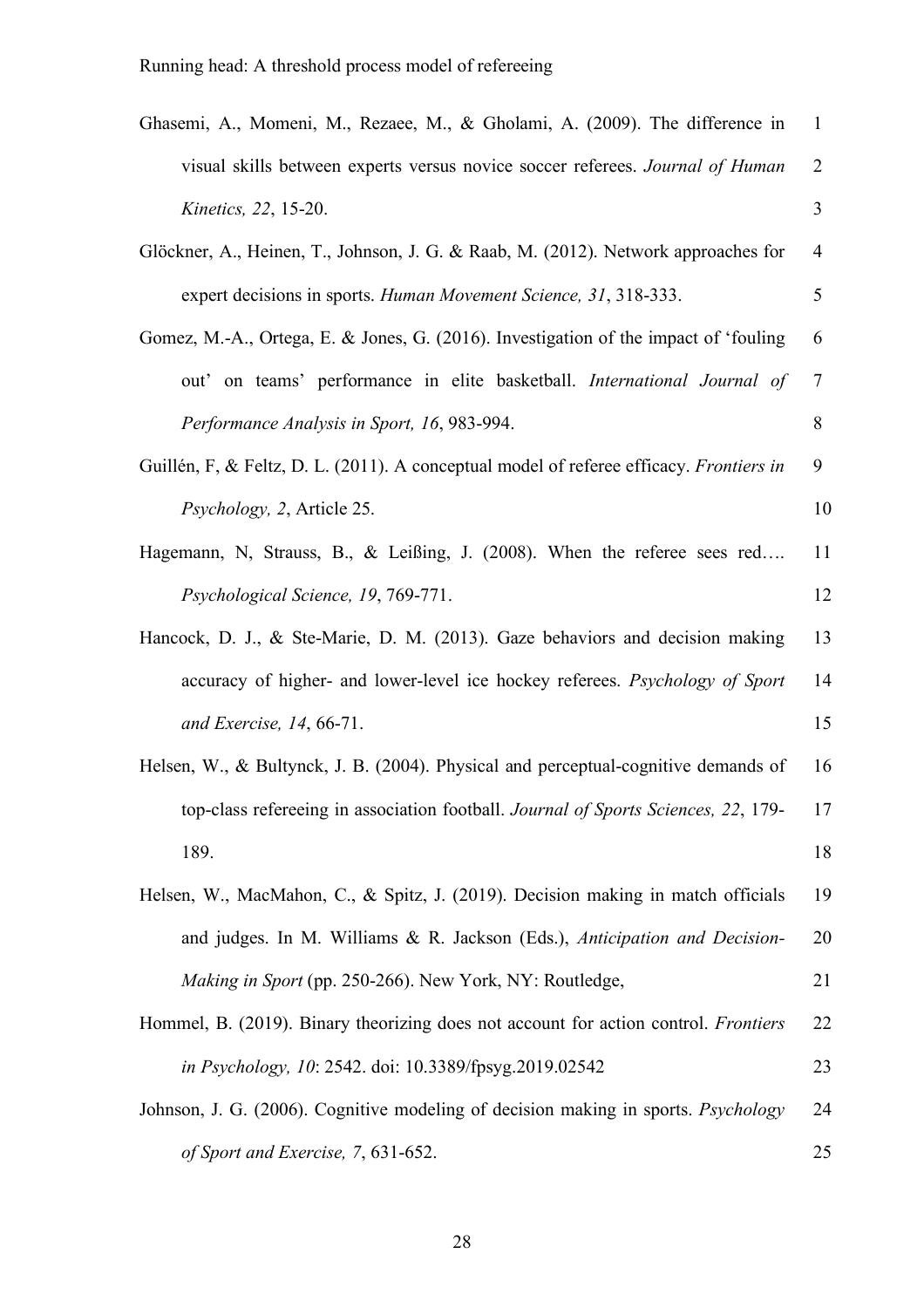| Jones, M. V., Paull, G. C., & Erskine, J. (2002). The impact of a team's aggressive   | $\mathbf{1}$   |
|---------------------------------------------------------------------------------------|----------------|
| reputation on the decisions of association football referees. Journal of Sports       | $\overline{2}$ |
| Sciences, 20, 991-1000.                                                               | 3              |
| Kahneman, D. (2011). Thinking, fast and slow. New York, NY: Farrar, Straus and        | $\overline{4}$ |
| Giroux.                                                                               | 5              |
| Kahneman, D., & Frederick, S. (2002). Representativeness revisited: Attribute         | 6              |
| substitution in intuitive judgment: In T. Gilovich, D. Griffin & D. Kahneman          | 7              |
| (Eds.), Heuristics and biases: The psychology of intuitive judgment (pp. 49-81).      | 8              |
| New York, NY: Cambridge University Press.                                             | 9              |
| Kavussanu, M., & Tenenbaum, G. (2014). Aggression. In R. C. Eklund & G.               | 10             |
| Tenenbaum (Eds.), <i>Encyclopedia of Sport and Exercise Psychology</i> . Thousand     | 11             |
| Oaks, CA: Sage Publication.                                                           | 12             |
| Kirker, B., Tenenbaum, G., & Mattson, J. (2000). An investigation of the dynamics of  | 13             |
| aggression: Direct observations in ice hockey and basketball. Research                | 14             |
| Quarterly for Exercise and Sport, 71, 373-386.                                        | 15             |
| Kolbinger, O., & Stöckl, M. (2019). Misbehavior during penalty kicks and              | 16             |
| goalkeepers holding the ball too long as trivial offenses in football. Frontiers      | 17             |
| in Psychology, 10, Article 844.                                                       | 18             |
| Levitt, E. E., & Tockman, R. S. (1991). Impact of the sideline behavior of coaches on | 19             |
| the decisions of game officials. In W. K. Simpson, A. D. LeUnes $& J. S. Picou$       | 20             |
| (Eds.), Applied research in coaching and athletics (pp. 185-194). Boston, MA:         | 21             |
| American Press.                                                                       | 22             |
| MacMahon, C., Mascarenhas, D., Plessner, H., Pizzera, A., Oudejans, R. R. D., &       | 23             |
| Raab, M. (2014). Sports officials and officiating: Science and practice. Taylor       | 24             |
| and Francis Inc.                                                                      | 25             |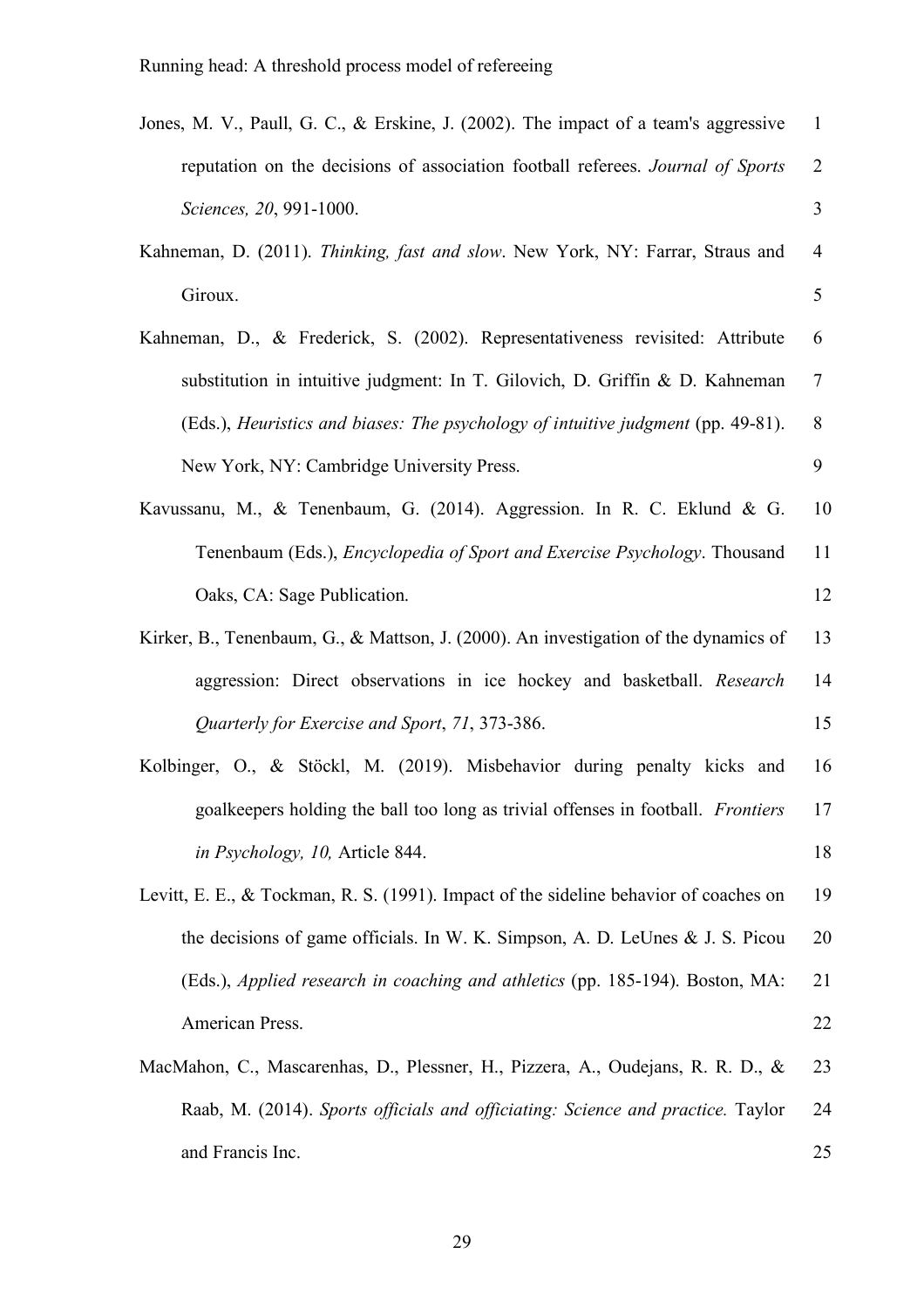| MacMahon, C., & Mildenhall, B. (2012). A practical perspective on decision making       | $\mathbf{1}$   |
|-----------------------------------------------------------------------------------------|----------------|
| influences in sports officiating. International Journal of Sports Sciences &            | $\overline{2}$ |
| Coaching, 7, 153-166.                                                                   | 3              |
| MacMahon, C., & Starkes, J. (2008). Contextual influences on baseball ball-strike       | $\overline{4}$ |
| decisions in umpires, players, and controllers. Journal of Sport Sciences, 26,          | 5              |
| 751-760.                                                                                | 6              |
| Mallo, J., Frutosa, P. J., Juáreza, D., & Navarroa, E. (2012). Effect of positioning on | 7              |
| the accuracy of decision making of association football top-class referees and          | 8              |
| assistant referees during competitive matches. Journal of Sport Sciences, 30,           | 9              |
| 1437-1445.                                                                              | 10             |
| Mascarenhas, D. R. D., Collins, D., & Mortimer, P. (2002). The art of reason versus     | 11             |
| the exactness of science in elite refereeing: Comments on Plessner and Betsch           | 12             |
| (2001). Journal of Sport and Exercise Psychology, 24, 328-333.                          | 13             |
| Mascarenhas, D. R. D., Collins, D., & Mortimer, P. (2015). Elite refereeing             | 14             |
| performance: Developing a model for sport science support. The Sport                    | 15             |
| Psychologist, 19, 364-379.                                                              | 16             |
| Melnikoff, D. E., & Bargh, J. A. (2018). The mythical number two. Trends in             | 17             |
| Cognitive Sciences, 22, 280-293.                                                        | 18             |
| Memmert, D., Unkelbach, C., Ertmer, J., & Rechner, M. (2008). Gelb oder kein Gelb?      | 19             |
| Persönliche Verwarnungen im Fußball als Kalibrierungsproblem [To award or               | 20             |
| not to award a yellow card? Personal warnings in soccer as a calibration                | 21             |
| problem]. Zeitschift für Sportpsychologie [Journal for Sport Psychology], 15, 1-        | 22             |
| 11.                                                                                     | 23             |
| Morris, G., & O'Connor, D. (2017). Key attributes of expert NRL referees. Journal of    | 24             |
| Sports Sciences, 35, 852-857.                                                           | 25             |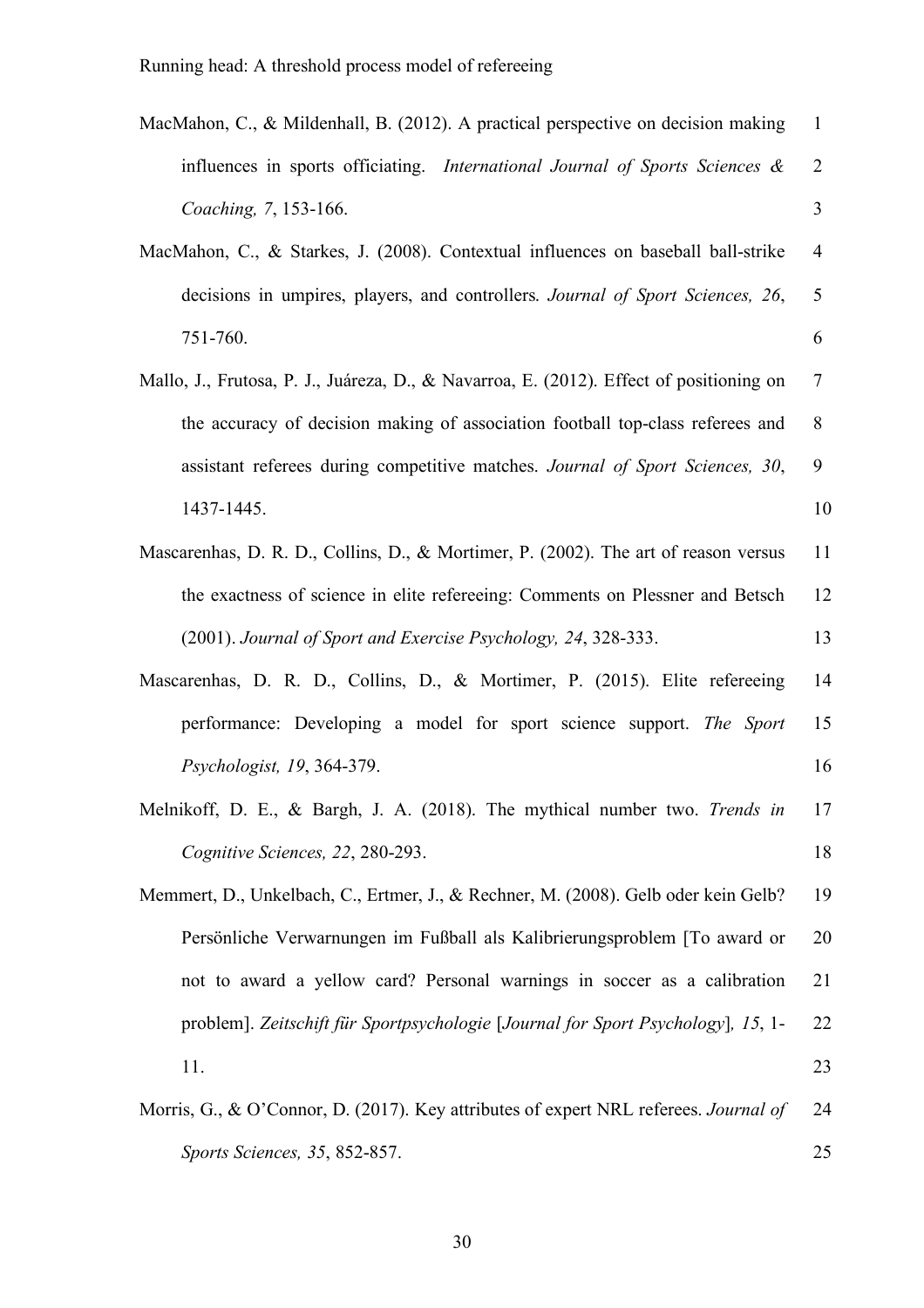| Nevill, A. M., Balmer, N. J., & Williams, A. M. (2002). The influence of crowd noise   | $\mathbf{1}$   |
|----------------------------------------------------------------------------------------|----------------|
| and experience upon refereeing decisions in football. Psychology of Sport and          | $\overline{2}$ |
| <i>Exercise</i> , 3, 261-272.                                                          | 3              |
| Nevill, A. M., Hemingway, A., Greaves, R., Dallaway, A., & Devonport, T. J. (2017).    | $\overline{4}$ |
| Inconsistency of decision-making, the Achilles heel of referees. Journal of            | 5              |
| Sports Sciences, 35, 2257-2261.                                                        | 6              |
| Neville, T. J., Salmon, P. M., & Read, G. J. M. (2016). Analysis of in-game            | $\overline{7}$ |
| communication as an indicator of recognition primed decision making in elite           | 8              |
| Australian Rules football umpires. Journal of Cognitive Engineering and                | 9              |
| decision making, 11, 81-96.                                                            | 10             |
| Oudejans, R. R. D., Bakker, F. C., Verheijen, R., Gerrits, J. C., Steinbrückner, M., & | 11             |
| Beek, P. J. (2005). How position and motion of expert assistant referees in            | 12             |
| soccer relate to the quality of their offside judgments during actual match play.      | 13             |
| International Journal of Sport Psychology, 36, 3-21.                                   | 14             |
| Oudejans, R. R. D., Verheijen, R., Bakker, F. C., Gerrits, J. C., Steinbrückner, M., & | 15             |
| Beek, P. J. (2000). Errors in judging 'offside' in football. Nature, 404, 33.          | 16             |
| Page, K., & Page, L. (2010). Alone against the crowd: Individual differences in        | 17             |
| referees' ability to cope under pressure. Journal of Economic Psychology, 31,          | 18             |
| 192-199.                                                                               | 19             |
| Pina, J., Passos, A. M., Carvalho, H., & Maynard, M. T. (2019). To be or not to be an  | 20             |
| excellent football referee: different experts' viewpoints. Journal of Sports           | 21             |
| Sciences, 37, 692-700.                                                                 | 22             |
| Pizzera, A., & Raab, M. (2012). Perceptual judgments of sports officials are           | 23             |
| influenced by their motor and visual experience. Journal of Applied Sport              | 24             |
| Psychology, 24, 59-72.                                                                 | 25             |
|                                                                                        |                |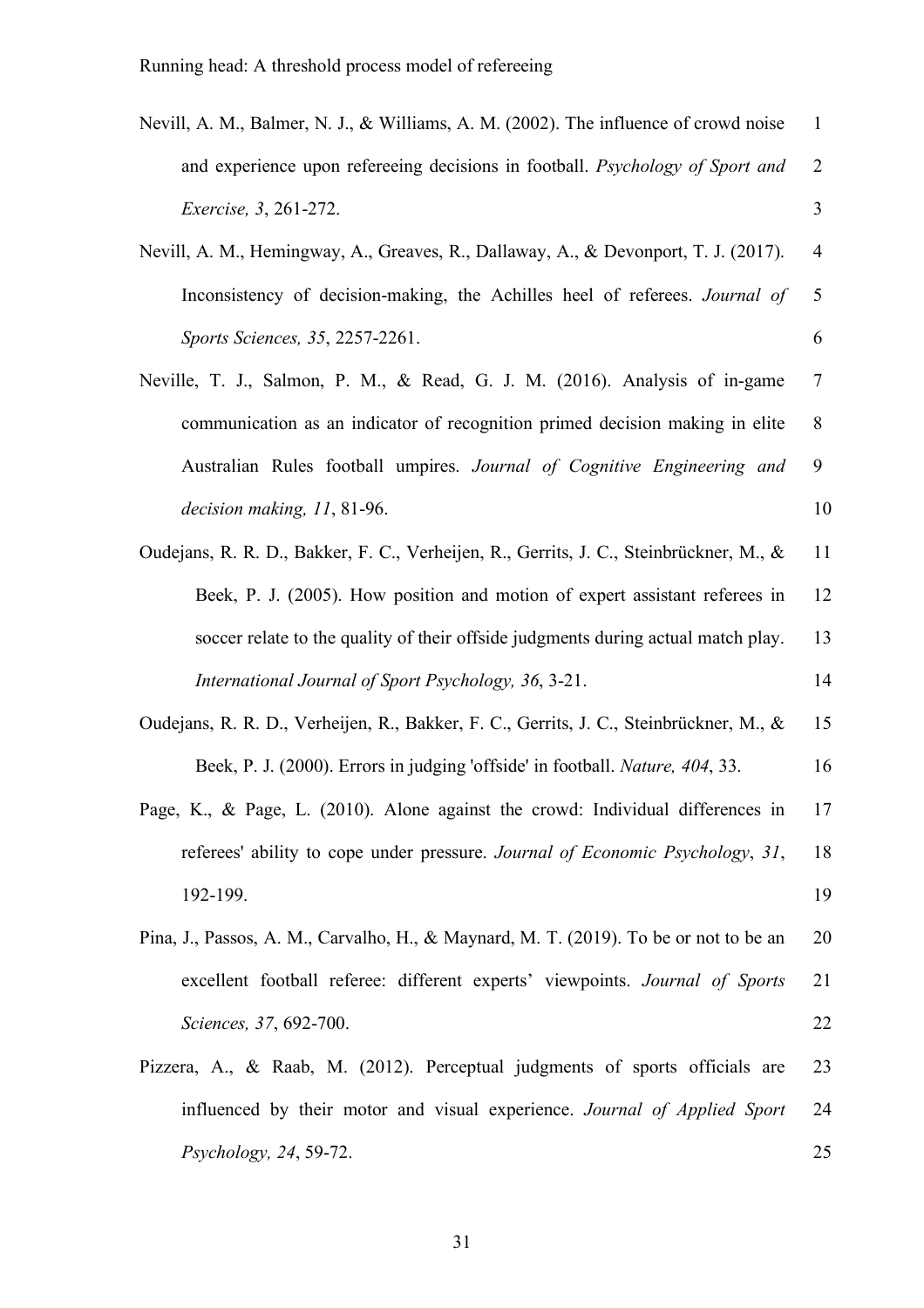| Plessner, H. (1997). Urteilsverzerrungen bei Kampfrichtern im Kunstturnen – Der       | $\mathbf{1}$   |
|---------------------------------------------------------------------------------------|----------------|
| Einfluß von Erwartungen [Judgement distortions of judges in artistic gymnastics       | $\overline{2}$ |
| - The influence of expectations]. Aachen: Shaker.                                     | 3              |
| Plessner, H. (1999). Expectation biases in gymnastics judging. Journal of Sport and   | $\overline{4}$ |
| Exercise Psychology, 21, 131-144.                                                     | 5              |
| Plessner, H., & Betsch, T. (2001). Sequential effects in important referee decisions: | 6              |
| The case of penalties in soccer. Journal of Sport and Exercise Psychology, 23,        | $\overline{7}$ |
| 254-259.                                                                              | 8              |
| Plessner, H., & MacMahon, C. (2013). The sports official in research and practice. In | 9              |
| D. Farrow, J. Baker & C. MacMahon (Eds.), Developing sport expertise:                 | 10             |
| Researchers and coaches put theory into practice, 2nd Edition (pp. 71-95),            | 11             |
| London, UK: Routledge.                                                                | 12             |
| Plessner, H., & Raab, M. (1999). Kampf- und Schiedsrichterurteile als Produkte        | 13             |
| sozialer Informationsverarbeitung [Umpire and referee judgments as products of        | 14             |
| social information processing]. Psychologie und Sport [Psychology and Sport],         | 15             |
| Schorndorf 6, Heft 4, 130-145.                                                        | 16             |
| Plessner, H., Schweizer, G., Brand, R., & O'Hare, D. (2009). A multiple-cue learning  | 17             |
| approach as the basis for understanding and improving soccer referees' decision-      | 18             |
| Making. In M. Raab, J. Johnson & H. Heekeren (Eds.), Progress in brain                | 19             |
| research, Mind and motion: The bidirectional link between thought and action          | 20             |
| (pp. 151-158). Amsterdam: Elsevier Press.                                             | 21             |
| Poolton, J. M. Siu, C. M., & Masters, R. (2011). The home team advantage gives        | 22             |
| football referees something to ruminate about. International Journal of Sports        | 23             |
| Science & Coaching, 6, 545-552.                                                       | 24             |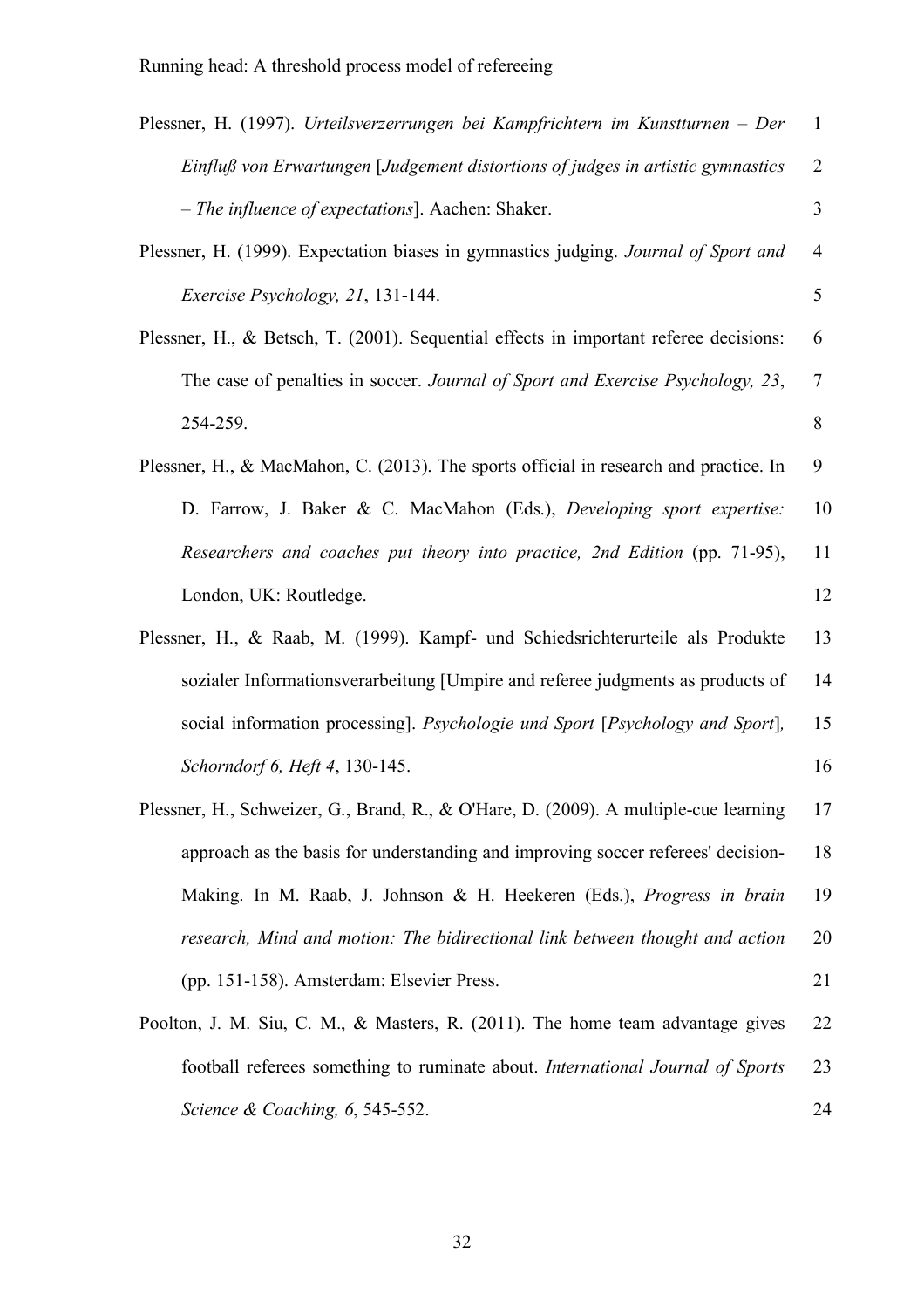| Praschinger, A., Pomikal, C., & Stieger, S. (2011). May I curse a referee? Swear     | $\mathbf{1}$   |
|--------------------------------------------------------------------------------------|----------------|
| words and consequences. Journal of Sports Science and Medicine, 10, 341-345.         | $\overline{2}$ |
| Raab, M. (2015). SMART-ER: A Situation Model of Anticipated Response                 | 3              |
| consequences in Tactical decisions in skill acquisition — Extended and Revised.      | $\overline{4}$ |
| Frontiers in Psychology, 5:1533. https://doi.org/10.3389/fpsyg.2014.01533            | 5              |
| Raab, M., & Johnson, J. G. (2004). Individual differences of action-orientation for  | 6              |
| risk-taking in sports. Research Quarterly for Exercise and Sport, 75, 326-336.       | 7              |
| Russell, G. W. (2008). Aggression in the sports world: A social psychological        | 8              |
| perspective. New York, NY: Oxford University Press.                                  | 9              |
| Russell, S., Renshaw, I., & Davids, K. (2018). How interacting constraints shape     | 10             |
| emergent decision-making of national-level football referees. Qualitative            | 11             |
| Research in Sport, Exercise and Health, 11, 573-588.                                 | 12             |
| Scheer, J. K., Ansorge, C. J., & Howard, J. (1983). Judging bias induced by viewing  | 13             |
| contrived videotapes: a function of selected psychological variables. Journal of     | 14             |
| Sport Psychology, 5, 427-437.                                                        | 15             |
| Schwarz, W. (2011). Compensating tendencies in penalty kick decisions of referees in | 16             |
| professional football: Evidence from the German Bundesliga 1963-2006.                | 17             |
| Journal of Sports Sciences, 29, 441-447.                                             | 18             |
| Schweizer, G., & Plessner, H. (2016). The accuracy-adequacy model: A theoretical     | 19             |
| perspective for understanding referees' decisions. Research Quarterly for            | 20             |
| Exercise and Sport, 87(S1), S82.                                                     | 21             |
| Silberzahn, R., Uhlmann, E. L., Martin, D. P., Anselmi, P. et al. (2018). Many       | 22             |
| analysts, one data set: Making transparent how variations in analytic choices        | 23             |
| affect results [Online version published by the Department of Economics,             | 24             |
| University of Maryland, under the title: Crowdsourcing data analysis: Do soccer      | 25             |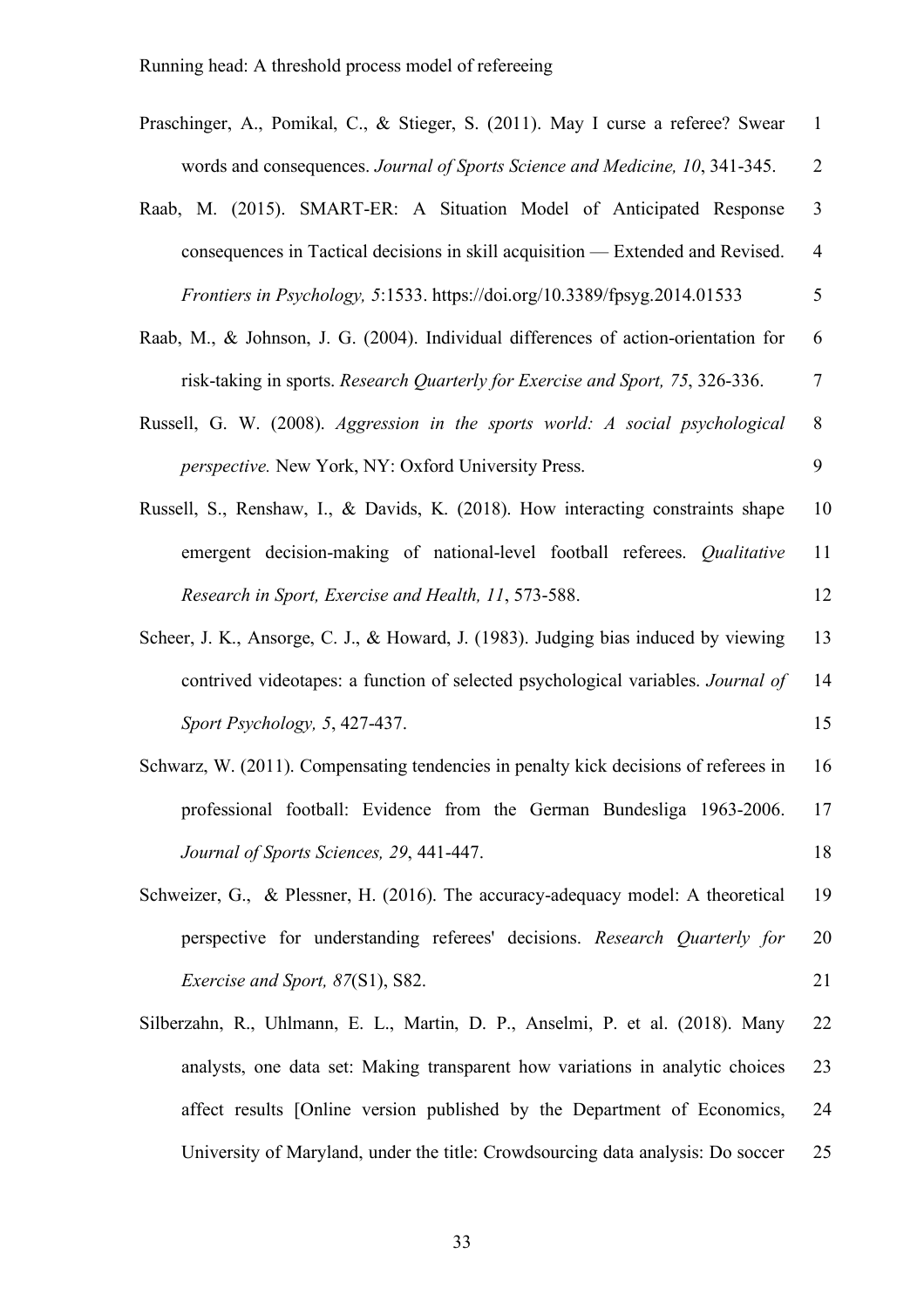| referees give more red cards to dark skin toned players?]. Advances in Methods         | 1              |
|----------------------------------------------------------------------------------------|----------------|
| and Practices in Psychological Science, 1, 337-356.                                    | $\overline{2}$ |
| Slack, L. A., Maynard, I. W., Butt, J., & Olusoga, P. (2013). Factors underpinning     | 3              |
| football officiating excellence: Perceptions of English Premier League referees.       | $\overline{4}$ |
| Journal of Applied Sport Psychology, 25, 298-315.                                      | 5              |
| Sloman, S. A. (1996). The empirical case of two systems of reasoning. Psychological    | 6              |
| Bulletin, 119, 3-22.                                                                   | 7              |
| Smith, E. R., & DeCoster, J. (2000). Dual-Process models in social and cognitive       | 8              |
| psychology: Conceptual integration and links to underlying memory systems.             | 9              |
| Personality and Social Psychology Review, 4, 108-131.                                  | 10             |
| Souchon, N., Cabagno, G., Rascle, O., Traclet, A., Dosseville, F., & Maio, G. R.       | 11             |
| (2009). Referees' decision making about transgressions: The influence of player        | 12             |
| gender at the highest national level. Psychology of Women Quarterly, 33, 445-          | 13             |
| 452.                                                                                   | 14             |
| Stefani, R. (1998). Predicting outcomes. In J. Bennett (Ed.), Statistics in sport (pp. | 15             |
| 249-275). London, UK: Arnold.                                                          | 16             |
| Ste-Marie, D. M. (2003). Memory biases in gymnastic judging: Differential effects of   | 17             |
| surface feature changes. Applied Cognitive Psychology, 17, 733-751.                    | 18             |
| Ste-Marie, D., & Lee, T. D. (1991). Prior processing effect on gymnastic judging.      | 19             |
| Journal of Experimental Psychology: Learning, Memory, and Cognition, 17,               | 20             |
| 126-136.                                                                               | 21             |
| Ste-Marie, D. M., & Valiquette, S. M. (1996). Enduring memory-influenced biases in     | 22             |
| gymnastic judging. Journal of Experimental Psychology: Learning, Memory,               | 23             |
| and Cognition, 22, 1498-1502.                                                          | 24             |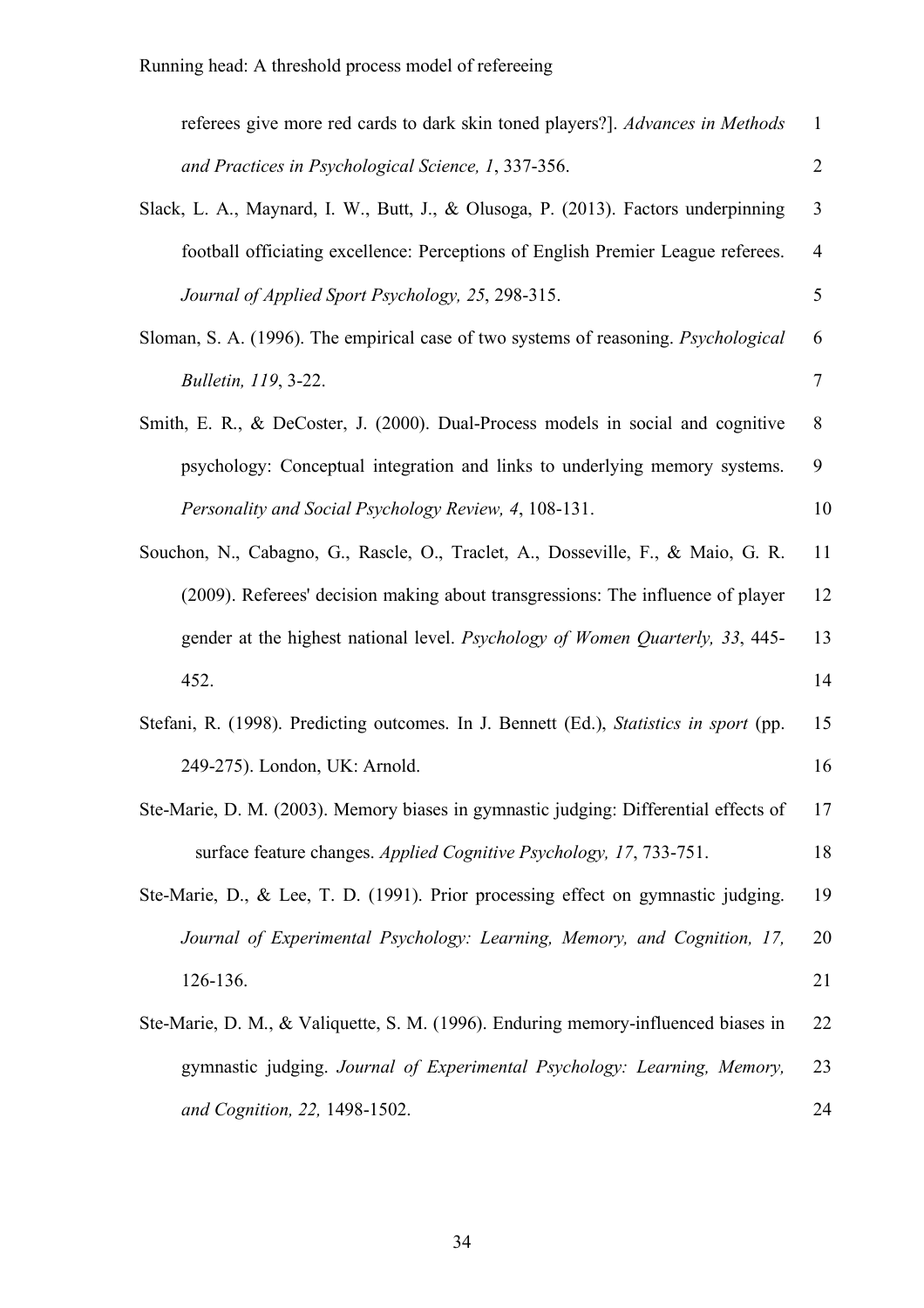| Ste-Marie, D. M., Valiquette, S. M., & Taylor, G. (2001). Memory-influenced biases    | $\mathbf{1}$   |  |  |  |  |
|---------------------------------------------------------------------------------------|----------------|--|--|--|--|
| in gymnastic judging occur across different prior processing conditions.              | $\overline{2}$ |  |  |  |  |
| Research Quarterly for Exercise and Sport, 72, 420-426.                               | 3              |  |  |  |  |
| Stone, J., Perry, Z. W., & Darley, J. M. (1997). "White men can't jump": Evidence for |                |  |  |  |  |
| the perceptual confirmation of racial stereotypes following a basketball game.        | 5              |  |  |  |  |
| Basic and Applied Social Psychology, 19, 291-306.                                     | 6              |  |  |  |  |
| Strack, F., & Deutsch, R. (2004). Reflective and impulsive determinants of social     |                |  |  |  |  |
| behavior. Personality and Social Psychology Review, 8, 220-247.                       |                |  |  |  |  |
| Strack, F., Werth, L., & Deutsch, R. (2006). Reflective and impulsive determinants of | 9              |  |  |  |  |
| Journal of Consumer Psychology, 16, 205-216.                                          | 10             |  |  |  |  |
| Sutter, M., & Kocher, M.G. (2004). Favoritism of agents – the case of referees' home  | 11             |  |  |  |  |
| bias. Journal of Economic Psychology, 25, 461-469.                                    | 12             |  |  |  |  |
| Unkelbach, C., & Memmert, D. (2008). Game-management, context-effects and             | 13             |  |  |  |  |
| calibration: The case of yellow cards in soccer. Journal of Sport and Exercise        | 14             |  |  |  |  |
| Psychology, 30, 95-109.                                                               | 15             |  |  |  |  |
| Unkelbach, C., & Memmert, D. (2010). Crowed noise as a cue in referee decisions       | 16             |  |  |  |  |
| contributes to the home advantage. Journal of Sport and Exercise Psychology,          | 17             |  |  |  |  |
| 32, 483-498.                                                                          | 18             |  |  |  |  |
| Van Quaquebeke, N., & Giessner, S. R. (2010). How embodied cognitions affect          | 19             |  |  |  |  |
| judgments: Height-related attribution bias in football foul calls. Journal of Sport   | 20             |  |  |  |  |
| and Exercise Psychology, 32, 3-22.                                                    | 21             |  |  |  |  |
| Werger, J. (2017). Decision making in ice hockey referees: Officiating style and      | 22             |  |  |  |  |
| accurate detection of penalties. Thesis submitted for the master degree of Arts.      | 23             |  |  |  |  |
| University of British Columbia, Vancouver, Canada.                                    | 24             |  |  |  |  |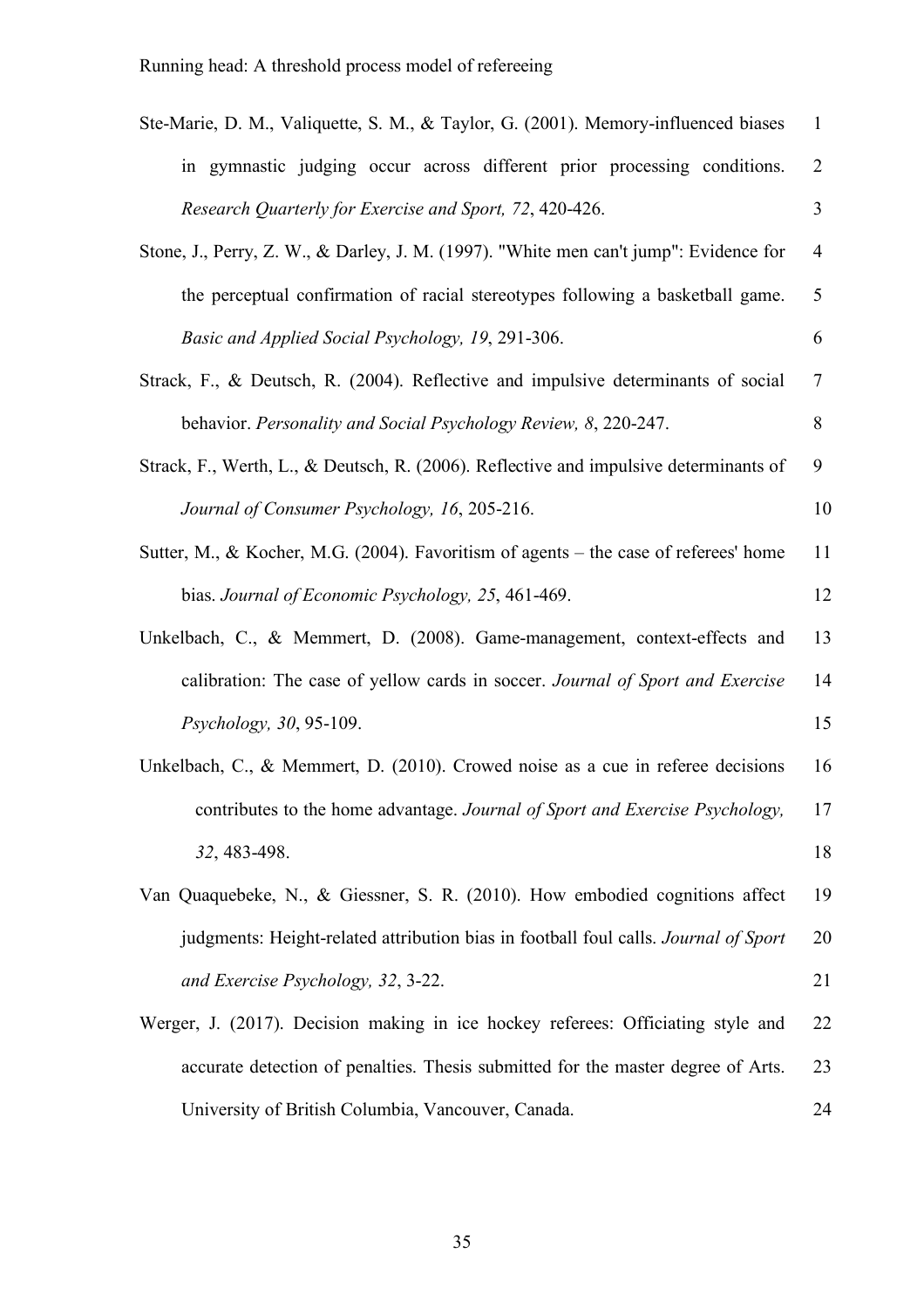| Table 1. List of empirical studies on referees' decision making based on accuracy and adequacy |  |
|------------------------------------------------------------------------------------------------|--|
|                                                                                                |  |

|                                      |                                       |                                                                           |                         |                                                                    |                                                                                                                                                     | 3 |
|--------------------------------------|---------------------------------------|---------------------------------------------------------------------------|-------------------------|--------------------------------------------------------------------|-----------------------------------------------------------------------------------------------------------------------------------------------------|---|
| Goal                                 | Approach                              | Premise                                                                   | Components              | Example effects shown in<br>literature                             | Example references                                                                                                                                  |   |
| Accurate actions<br>should be called | Fiedler and Bless'<br>$(2000)$ social | Mental processes follow a standard<br>sequence                            | Perception*             | Eye movement and visual<br>processing (e.g., peripheral            | Ghasemi et al. $(2009)$ -visual skills differences between experts versus<br>novices                                                                |   |
| according to the<br>laws             | information<br>processing model of    | The goal is accuracy, errors are due<br>to break down at one stage of the |                         | vision, speed of shape<br>recognition) differences by              | Hancock & Ste-Marie $(2013)$ – gaze behaviors among higher- and lower-<br>level referees                                                            |   |
|                                      | decision making<br>(multiple domains) | process of information processing                                         |                         | expertise level<br>Influence of positioning on                     | Pizzera & Raab $(2012)$ – influence of motor and visual experiences<br>De Oliveira et al. $(2011)$ ; Mallo et al. $(2012)$ – distance from the foul |   |
|                                      |                                       |                                                                           |                         | decisions                                                          | situations<br>Oudejans et al. $(2000)$ ; Oudejans et al. $(2005)$ – positioning relative to                                                         |   |
|                                      |                                       |                                                                           |                         |                                                                    | the offside line and viewing angle                                                                                                                  |   |
|                                      |                                       |                                                                           | Categorization          | Perceived information assigned a<br>meaning                        | Plessner $(1997, 1999)$ – order effects and expectations<br>Kolbinger & Stöckl $(2019)$ – reaction to trivial offences                              |   |
|                                      |                                       |                                                                           |                         | A number of factors have been                                      | Frank & Gilovich (1988); Hagemann et al. $(2008)$ – color of jerseys                                                                                |   |
|                                      |                                       |                                                                           |                         | shown to influence judgments<br>that may or may not be             | Unkelbach & Memmert $(2008)$ – time in the game<br>Dawson et al. $(2020)$ – TMO study and influence of crowd                                        |   |
|                                      |                                       |                                                                           |                         | associated with performance                                        |                                                                                                                                                     |   |
|                                      |                                       |                                                                           | Memory<br>organization  | Systematic memory distortions<br>can influence the accuracy of     | Ste-Marie & Lee $(1991)$ – perceptual fluency effects: memory for warm<br>up                                                                        |   |
|                                      |                                       |                                                                           |                         | decisions.                                                         | Ste-Marie (2003); Ste-Marie & Lee (1991); Ste-Marie & Valiquette                                                                                    |   |
|                                      |                                       |                                                                           |                         | Previous decisions can influence                                   | $(1996)$ ; Ste-Marie et al. $(2001)$ – memory influences of prior<br>information                                                                    |   |
|                                      |                                       |                                                                           |                         | subsequent decisions                                               | Plessner & Betsch (2001); Schwarz (2011) – previous own decisions                                                                                   |   |
|                                      |                                       |                                                                           | Judging and<br>deciding | Judgments can be influenced by<br>accompanying information (e.g.,  | Jones et al. $(2002)$ ; Plessner $(1999)$ – reputation of an athlete or a team<br>Boyko et al. $(2007)$ ; Sutter & Kocher $(2004)$ – home bias      |   |
|                                      |                                       |                                                                           |                         | stereotypes, competition order,                                    | Stone et al. $(1997)$ – stereotypes about race                                                                                                      |   |
|                                      |                                       |                                                                           |                         | decisions by other judges, social<br>sources of information)       | Van Quaquebeke & Giessner $(2010)$ – players' height<br>Silberzahn et al. $(2018)$ – skin tone                                                      |   |
|                                      |                                       |                                                                           |                         |                                                                    | Souchon et al. $(2009)$ – stereotypes about gender                                                                                                  |   |
|                                      |                                       |                                                                           |                         |                                                                    | Scheer et al. $(1983)$ – conformity effect<br>Levitt & Tockman $(1991)$ – coaching staff behavior                                                   |   |
|                                      |                                       |                                                                           |                         |                                                                    | Balmer et al. (2007); Nevill et al. (2002); Page & Page (2010);<br>Unkelbach & Memmert $(2010)$ – effect of crowd                                   |   |
|                                      |                                       |                                                                           |                         | Relevant available information is<br>not systematically considered | Plessner $(1997, 1999)$ – heuristic judgment based on overall impression                                                                            |   |

1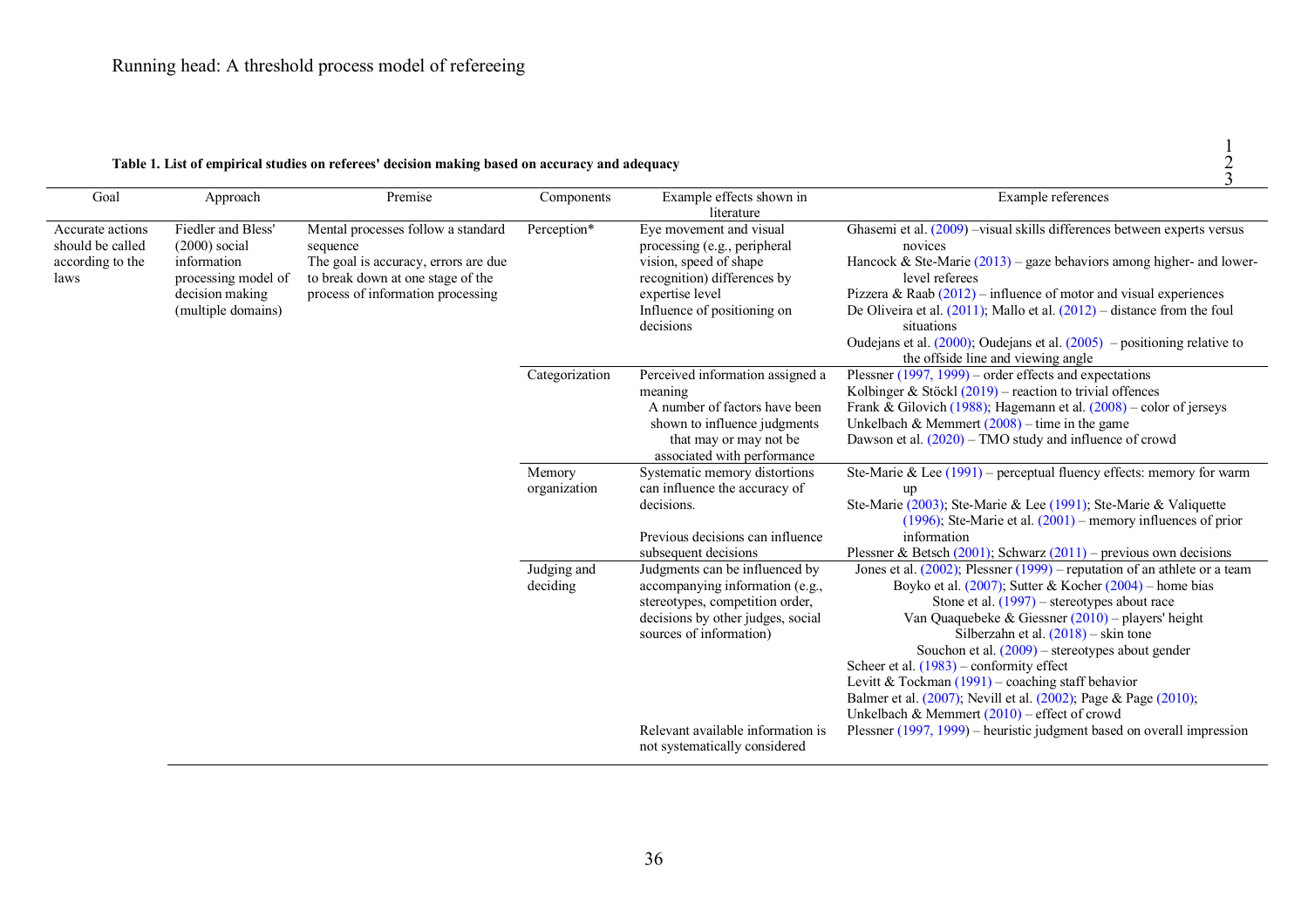|                                                   | Multiple cue<br>probabilistic model                 | The goal of decisions is<br>accuracy: learn weighting<br>of cues; design of decision<br>making training tool                                                                                                                                                                                                                                                                                                                          | Identification of<br>environmental<br>cues, weighting<br>of cues and<br>exclusion of<br>underweighted<br>cues to reach<br>solution  | Choosing between a limited<br>number of cues according to their<br>degree of validity | **Brand et al. $(2009)$ – cue-based learning                                                                                                                                        |  |
|---------------------------------------------------|-----------------------------------------------------|---------------------------------------------------------------------------------------------------------------------------------------------------------------------------------------------------------------------------------------------------------------------------------------------------------------------------------------------------------------------------------------------------------------------------------------|-------------------------------------------------------------------------------------------------------------------------------------|---------------------------------------------------------------------------------------|-------------------------------------------------------------------------------------------------------------------------------------------------------------------------------------|--|
| Adequate actions<br>(not necessarily<br>accurate) | Calibration effects<br>in soccer decision<br>making | foul<br>decision<br>Referee<br>making behavior is driven<br>by a desire for consistency<br>across a game; each game<br>has its own scale<br>Consistency is the main goal.<br>"Because absolute judgments are<br>concerned with subjective<br>impressions only, there can be no<br>right or wrong answers. The only<br>criterion judges can use is the<br>internal consistency of their own<br>responses" (Haubensak, 1992, p.<br>304) | Calibration of<br>judgments from<br>early in the<br>game to achieve<br>consistent<br>decision making<br>as a whole<br>across a game | Early fewer yellow and red cards                                                      | ***Memmert et al. $(2008)$ ; Unkelbach & Memmert $(2008)$ – game-<br>management, context-effects and calibration<br>***Bar-Eli et al. $(2006)$ – red cards issued and scoring goals |  |
| Note:                                             |                                                     |                                                                                                                                                                                                                                                                                                                                                                                                                                       |                                                                                                                                     |                                                                                       |                                                                                                                                                                                     |  |

\*Unclear which stage drives errors in accuracy; e.g., reputation influences categorization and judging. Not specific to refereeing or to game management versus rule administration choice – does 2 not help explain differences in choices between Fig. 2 situations A (flat), B (fluctuating aggression), C (high aggression, constant). \*\* Time pressure of referee decision making makes it difficult to give weights to all of the various cues recognized in the environment 4

6

7

\*\*\* Does not explain re-calibration or shifts and what prompts shifts. Does not account for inter-individual differences and inter-individual on different time scale 5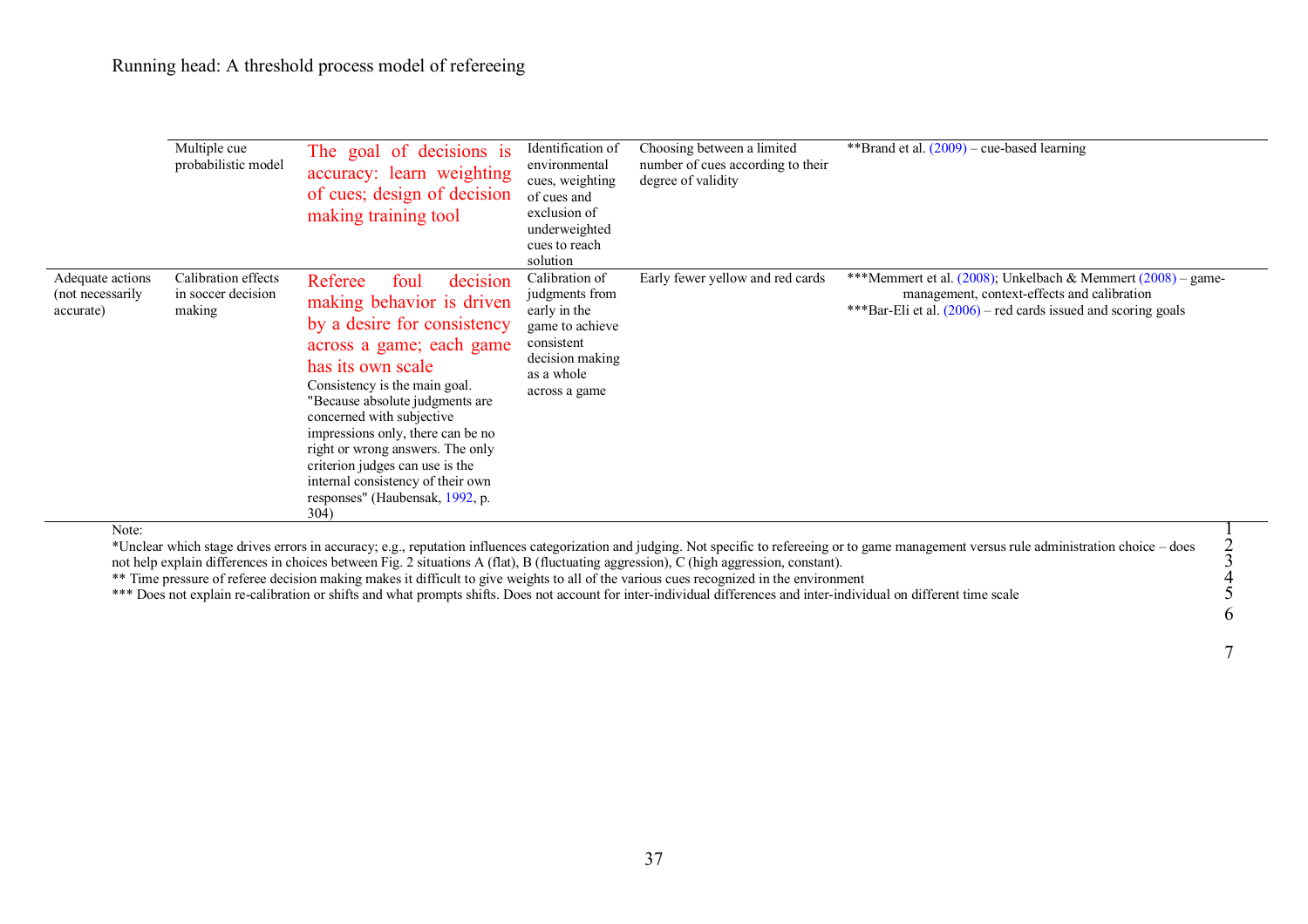